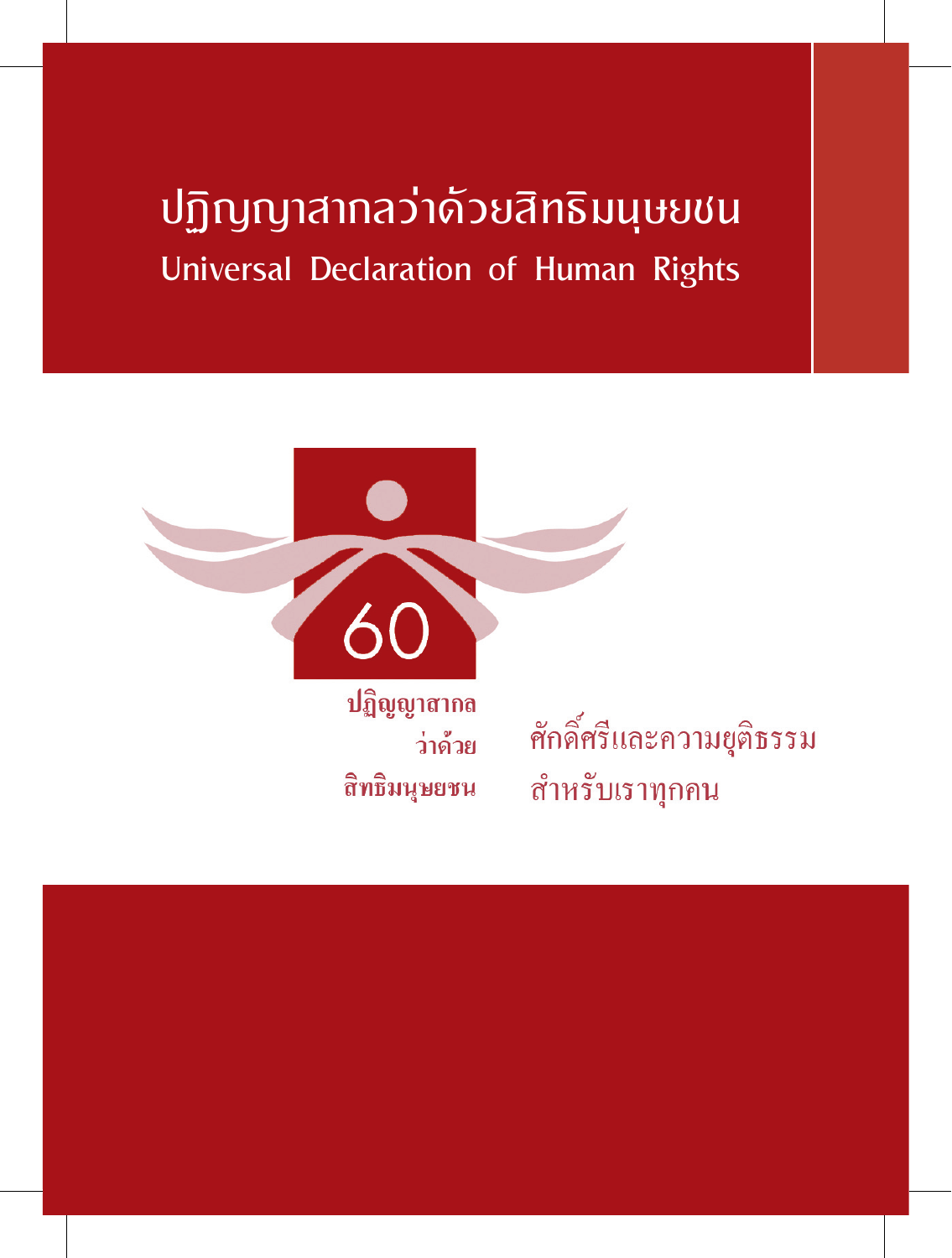# **คำบำ**

เมื่อวันที่ 10 ธันวาคม พ.ศ. 2491 (ค.ศ. 1948) ที่ ประชุมสมัชชาสหประชาชาติ สมัยสามัญ สมัยที่ 3 ได้มีข้อมติรับรองปฏิญญาสากลว่าด้วยสิทธิมนุษยชน ซึ่งถือเป็นเอกสารประวัติศาสตร์ในการวางรากฐาน ด้านสิทธิมนุษยชนระหว่างประเทศฉบับแรกของโลก และเป็นพื้นฐานของกฎหมายระหว่างประเทศด้าน สิทธิมนุษยชนทุกฉบับที่มีอยู่ในปัจจุบัน ปฏิญญาสากล ว่าด้วยสิทธิมนุษยชนถือเป็นมาตรฐานที่ประเทศ สมาชิกสหประชาชาติได้ร่วมกันจัดทำเพื่อส่งเสริม และคุ้มครองสิทธิมนุษยชนของประชาชนทั่วโลก ทั้งนี้ ประเทศไทยเป็นหนึ่งในสี่สิบแปดประเทศแรกที่ ลงคะแนนเสียงร่วมรับรองปฏิญญาฉบับนี้ในการประชุม ดังกล่าว ซึ่งจัดขึ้น ณ กรุงปารีส ประเทศฝรั่งเศส

เนื่องในโอกาสการครบรอบ 60 ปี ของการรับรอง ปฏิญญาสากลว่าด้วยสิทธิมนุษยชน ในวันที่ 10 ธันวาคม 2551 ประเทศไทยได้ร่วมกับประชาคมโลก ในการฉลองวาระสำคัญดังกล่าว โดยมีวัตถุประสงค์ เพื่อส่งเสริมความตระหนักรู้เกี่ยวกับหลักการสากล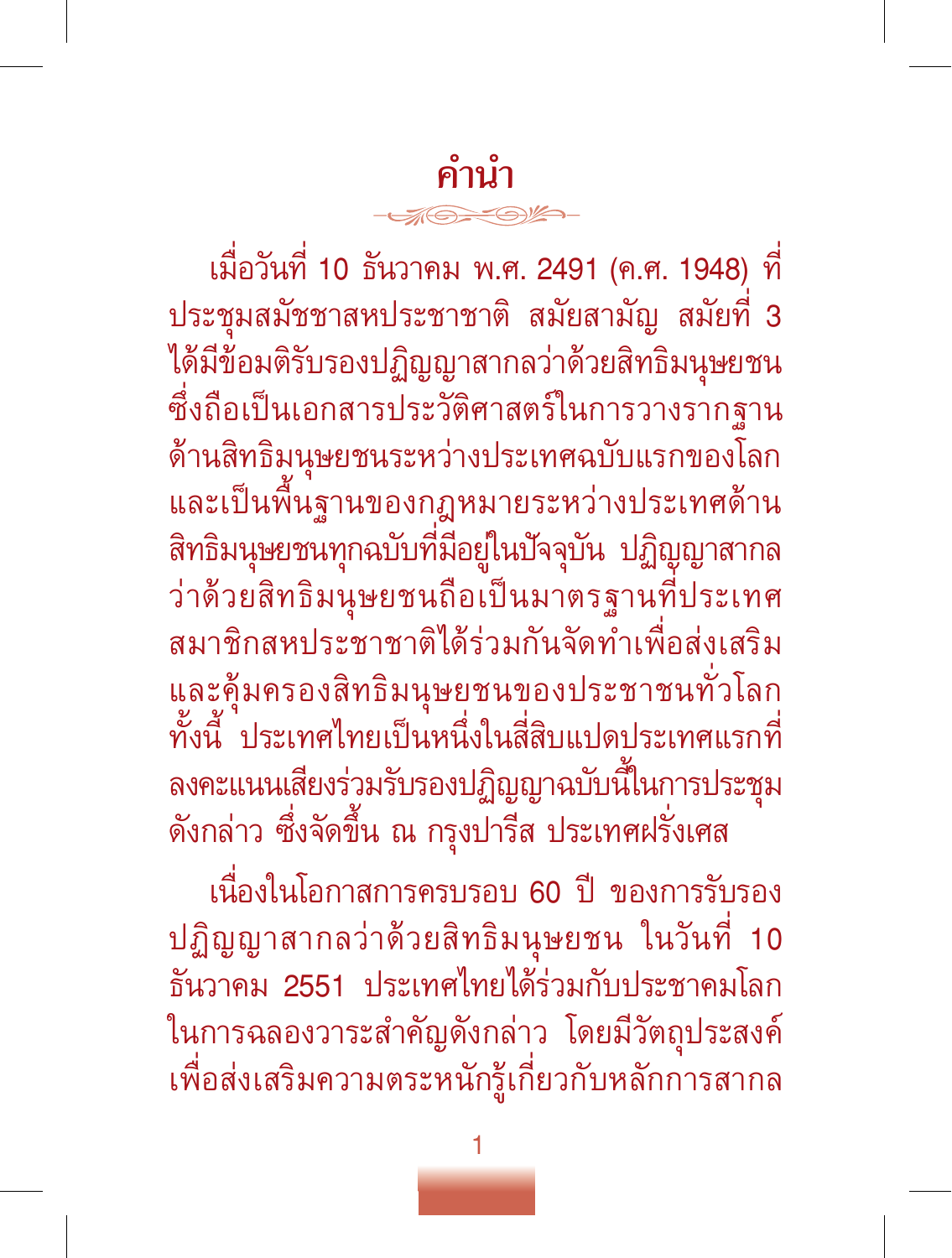ด้านสิทธิมนุษยชนให้กับประชาชนได้รับทราบ โดยเฉพาะสิทธิขั้นพื้นฐานของตนเองซึ่งไม่ควรถูก ละเมิด และการเคารพสิทธิของผู้อื่นซึ่งจะช่วยส่งเสริม สันติสุขภายในสังคม

เพื่อให้บรรลุวัตถุประสงค์ดังกล่าว กระทรวงการ ต่างประเทศจึงได้ปรับปรุงคำแปลภาษาไทยของ ปฏิญญาสากลว่าด้วยสิทธิมนุษยชนให้มีความทันสมัย และเข้าใจง่ายขึ้นสำหรับบุคคลทั่วไป โดยยังยึดถือ เนื้อหาสาระของปฏิญญาฯ เป็นสำคัญ และถือเป็น หนึ่งในกิจกรรมสำคัญของการฉลองครบรอบ 60 ปี ของปฏิญญาสากลว่าด้วยสิทธิมนุษยชน ซึ่งกระทรวง การต่างประเทศหวังว่าการปรับปรุงคำแปลภาษาไทย ของปฏิญญาดังกล่าว จะช่วยให้ผู้อ่านได้รับความรู้ ความเข้าใจมากขึ้นเกี่ยวกับสิทธิมนุษยชนขั้นพื้นฐาน ทั้ง 30 ข้อที่ระบุอยู่ในปฏิญญาฉบับนี้ และสามารถ นำไปใช้ให้เกิดประโยชน์กับชีวิตของแต่ละบุคคลต่อไป

> กรมองค์การระหว่างประเทศ กระทรวงการต่างประเทศ กรกฎาคม 2551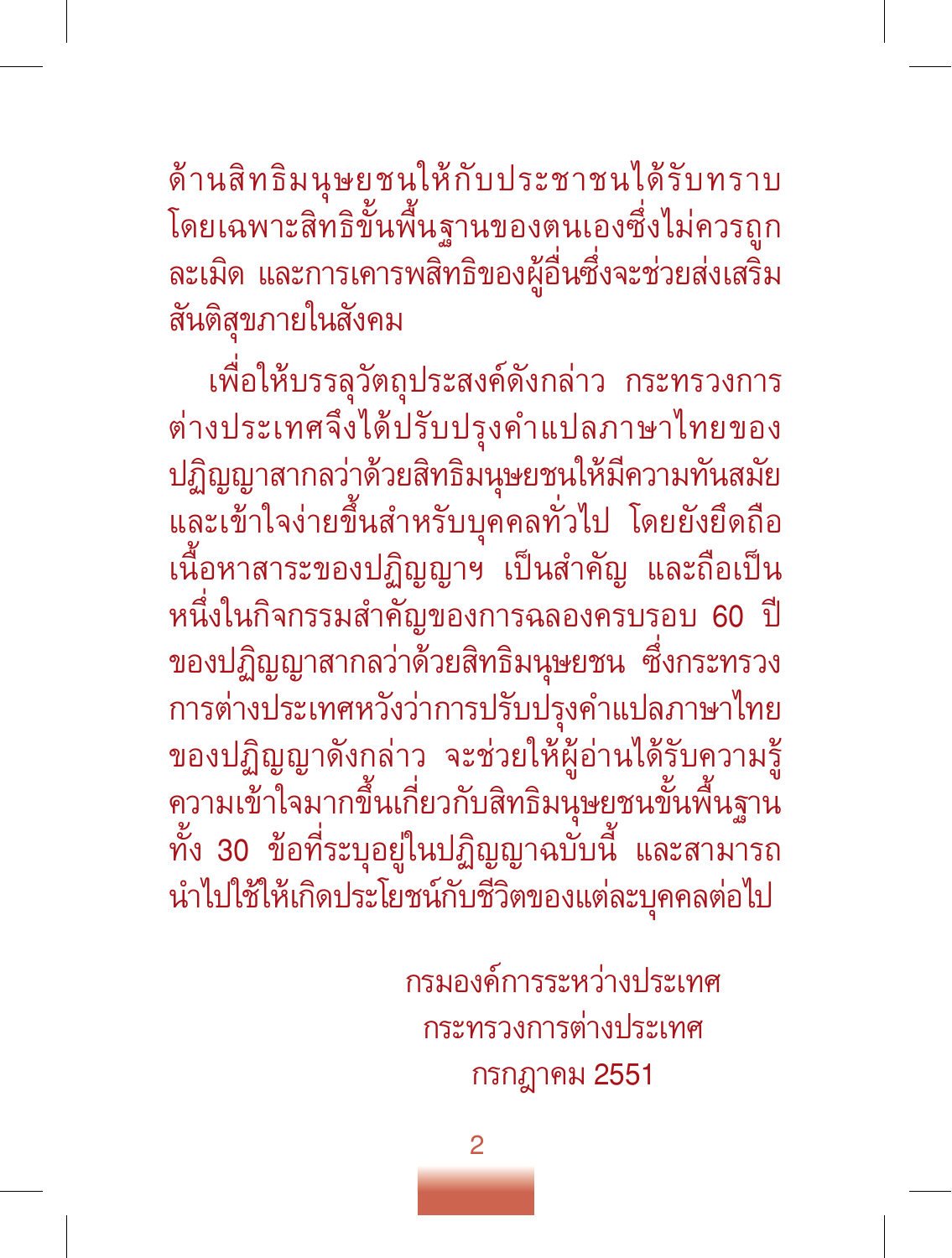*"ในสถานที่เล็กๆ ใกล้บ้าน เล็กและใกล้มากจนไม่ สามารถมองเห็นได้ในแผนที่โลก สถานที่เล็กๆ แห่งนั้น เป็นโลกของปัจเจกบุคคล เป็นละแวกบ้านที่บุคคล อยู่อาศัย เป็นโรงเรียนหรือวิทยาลัยที่บุคคลได้เข้าเรียน เป็นโรงงาน ไร่นา หรือสำนักงานที่บุคคลทำงาน สถานที่เหล่านี้เป็นที่ซึ่งบุรุษ สตรี และเด็กทุกคน ต่างมองหาความยุติธรรมที่เท่าเทียมกัน โอกาสที่ เท่าเทียมกัน ศักดิ์ศรีที่เท่าเทียมกัน โดยปราศจาก การแบ่งแยก ถ้าสิทธิเหล่านี้ไม่มีความหมายอยู่ ณ สถานที่นั้นๆ สิทธิเหล่านี้ก็จะมีความหมายเพียง น้อยนิดในทุกแห่ง ถ้าพลเมืองไม่ช่วยกันยืนหยัด ปกป้องสิทธิเหล่านี้ให้อยู่ใกล้บ้าน ก็เปล่าประโยชน์ที่ จะให้เกิดความก้าวหน้าในโลกที่กว้างใหญ่ขึ้น"*

> นางเอลีนอร์ รูสเวลท์ ภริยาอดีตประธานาธิบดีแฟรงคลิน ดี รูสเวลท์ ของสหรัฐอเมริกา ประธานคณะกรรมาธิการสหประชาชาติ ในการยกร่างปฏิญญาสากล ว่าด้วยสิทธิมนุษยชน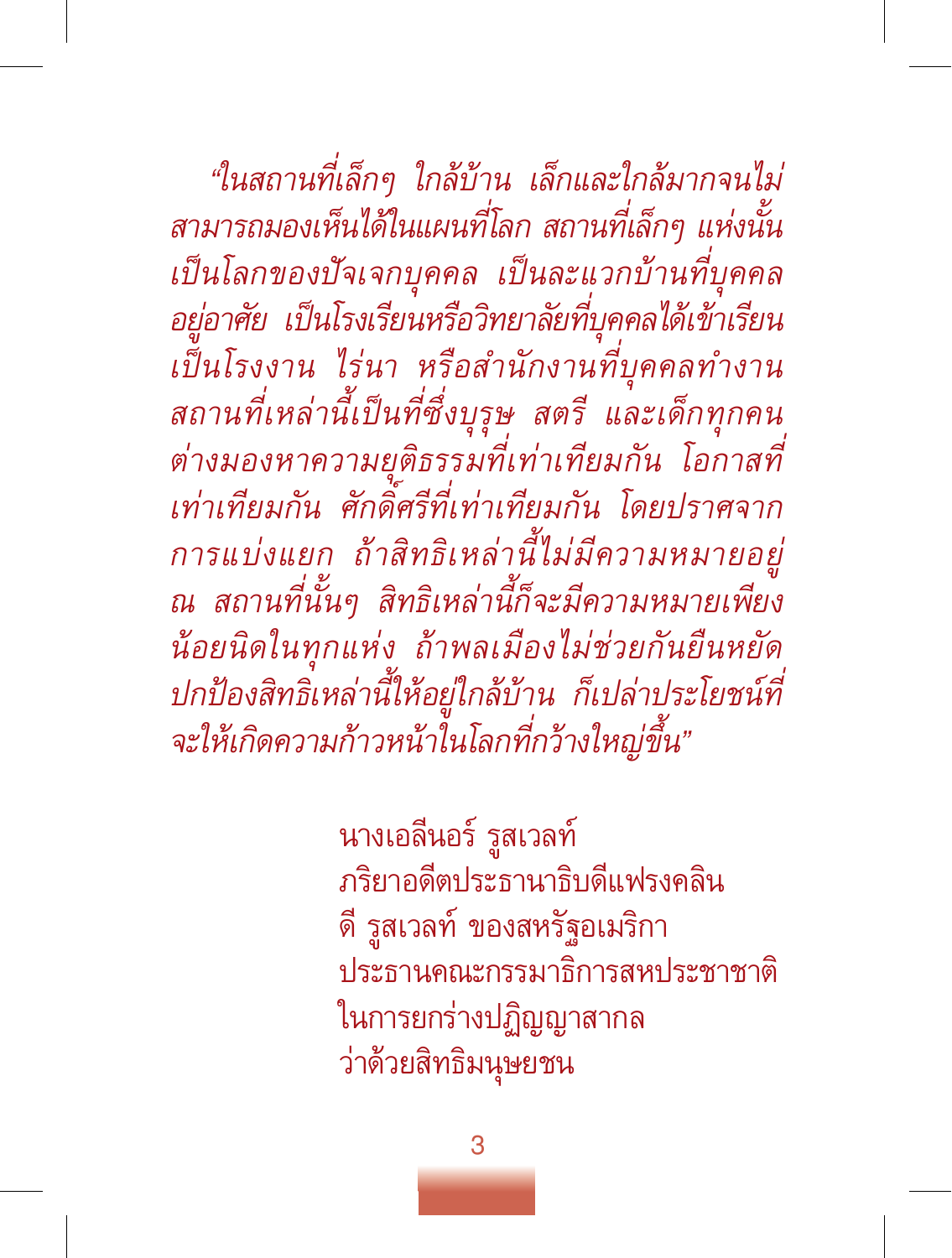# **Universal Declaration of Human Rights**

Adopted and proclaimed by General Assembly resolution 217 A (III) of 10 December 1948

**Preamble**

Whereas recognition of the inherent dignity and of the equal and inalienable rights of all members of the human family is the foundation of freedom, justice and peace in the world,

Whereas disregard and contempt for human rights have resulted in barbarous acts which have outraged the conscience of mankind, and the advent of a world in which human beings shall enjoy freedom of speech and belief and freedom from fear and want has been proclaimed as the highest aspiration of the common people,

Whereas it is essential, if man is not to be compelled to have recourse, as a last resort, to rebellion against tyranny and oppression, that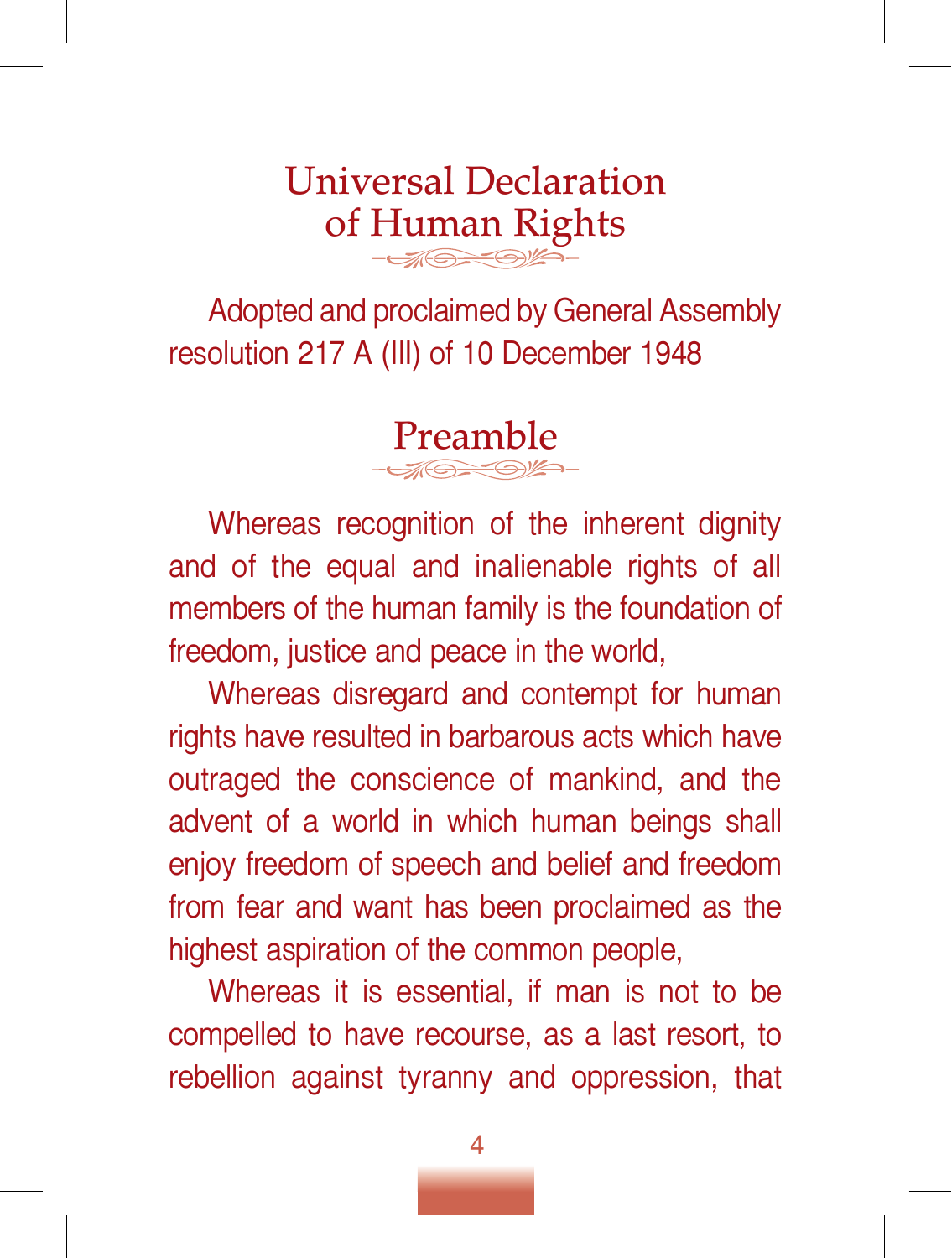human rights should be protected by the rule of law,

Whereas it is essential to promote the development of friendly relations between nations,

Whereas the peoples of the United Nations have in the Charter reaffirmed their faith in fundamental human rights, in the dignity and worth of the human person and in the equal rights of men and women and have determined to promote social progress and better standards of life in larger freedom,

Whereas Member States have pledged themselves to achieve, in cooperation with the United Nations, the promotion of universal respect for and observance of human rights and fundamental freedoms,

Whereas a common understanding of these rights and freedoms is of the greatest importance for the full realization of this pledge,

Now, Therefore **THE GENERAL ASSEMBLY proclaims THIS UNIVERSAL DECLARATION OF HUMAN RIGHTS** as a common standard of achievement for all peoples and all nations, to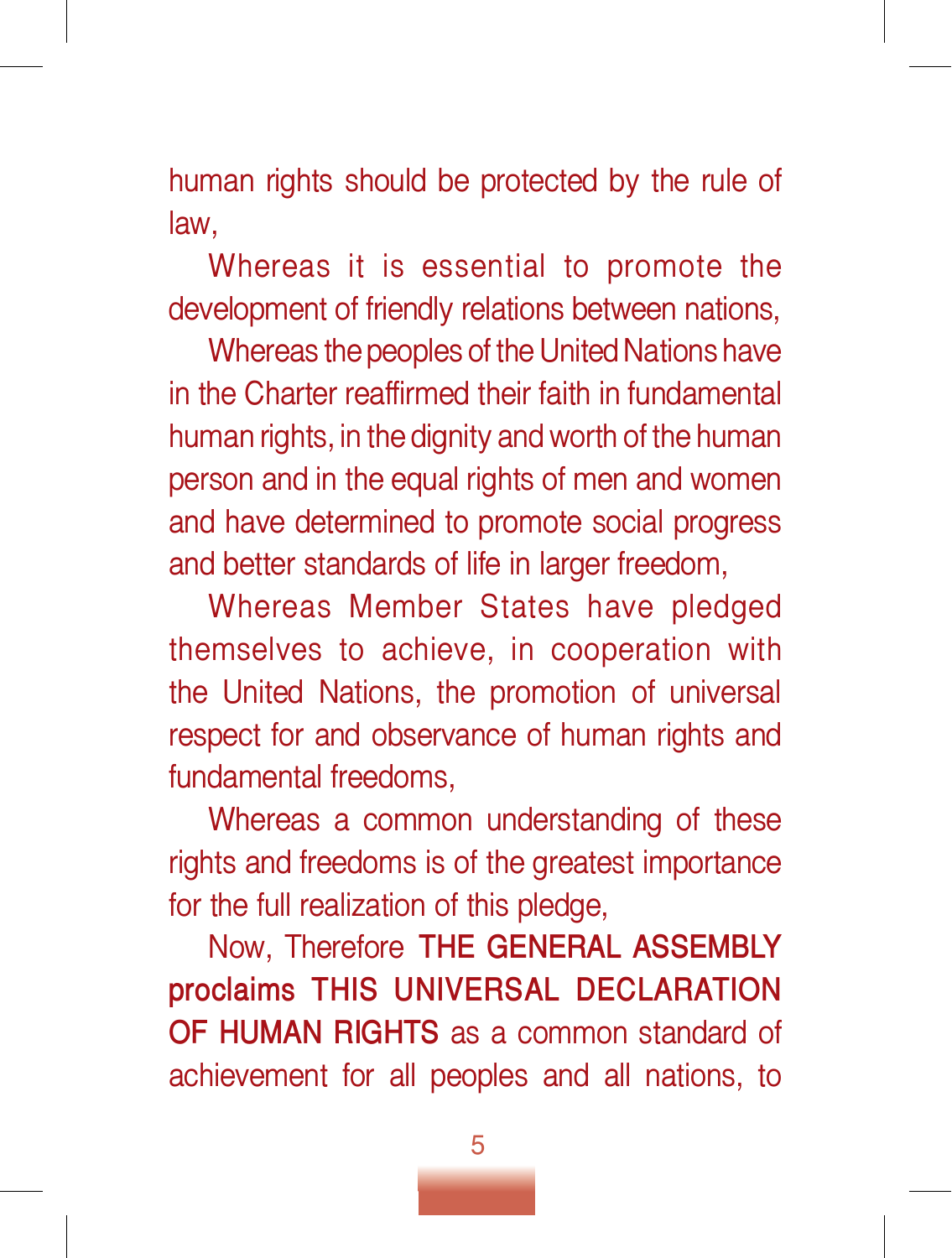the end that every individual and every organ of society, keeping this Declaration constantly in mind, shall strive by teaching and education to promote respect for these rights and freedoms and by progressive measures, national and international, to secure their universal and effective recognition and observance, both among the peoples of Member States themselves and among the peoples of territories under their jurisdiction.

#### **Article 1**

All human beings are born free and equal in dignity and rights. They are endowed with reason and conscience and should act towards one another in a spirit of brotherhood.

# **Article 2**

Everyone is entitled to all the rights and freedoms set forth in this Declaration, without distinction of any kind, such as race, colour, sex, language, religion, political or other opinion, national or social origin, property, birth or other status.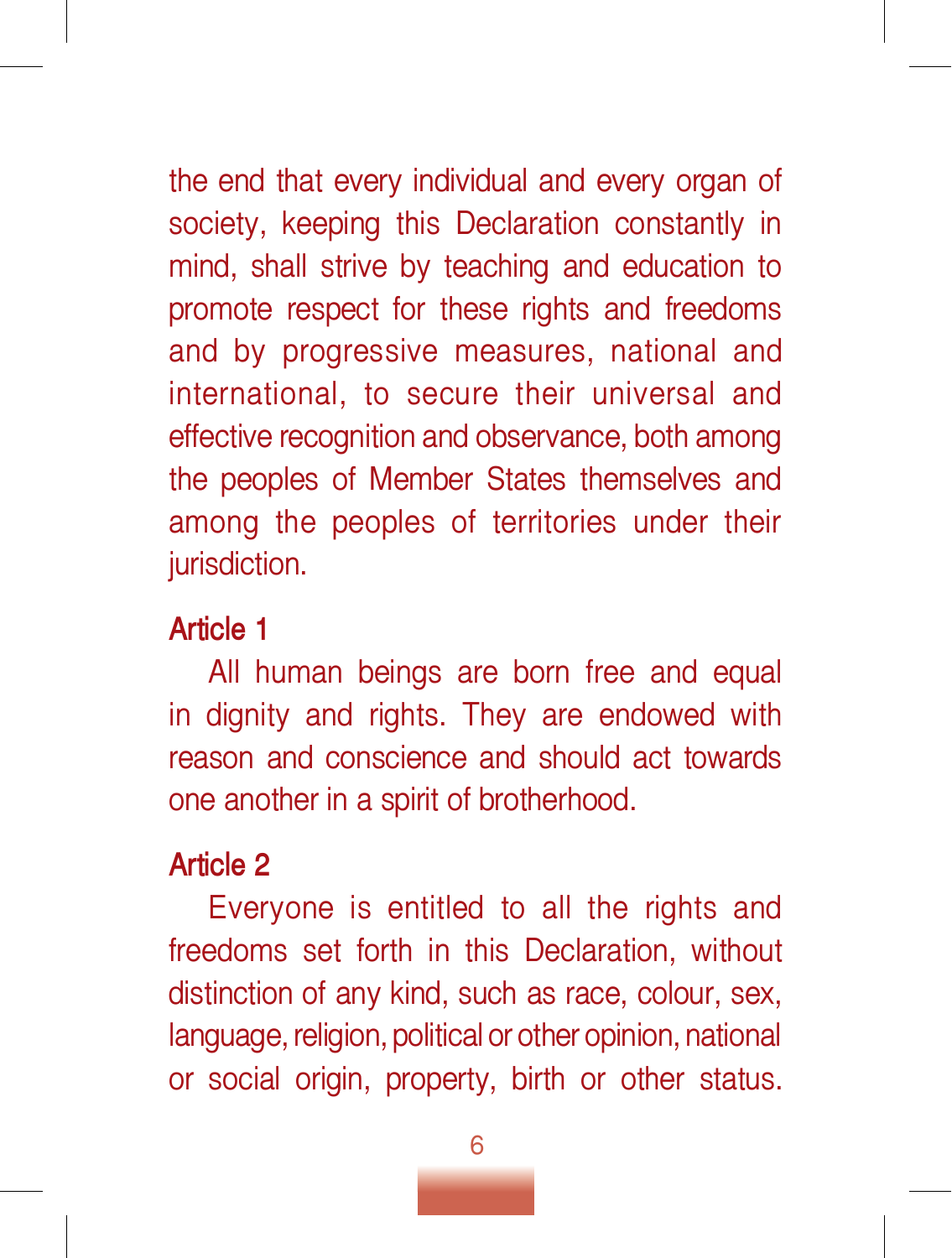Furthermore, no distinction shall be made on the basis of the political, jurisdictional or international status of the country or territory to which a person belongs, whether it be independent, trust, non-self-governing or under any other limitation of sovereignty.

#### **Article 3**

Everyone has the right to life, liberty and security of person.

# **Article 4**

No one shall be held in slavery or servitude; slavery and the slave trade shall be prohibited in all their forms.

# **Article 5**

No one shall be subjected to torture or to cruel, inhuman or degrading treatment or punishment.

# **Article 6**

Everyone has the right to recognition everywhere as a person before the law.

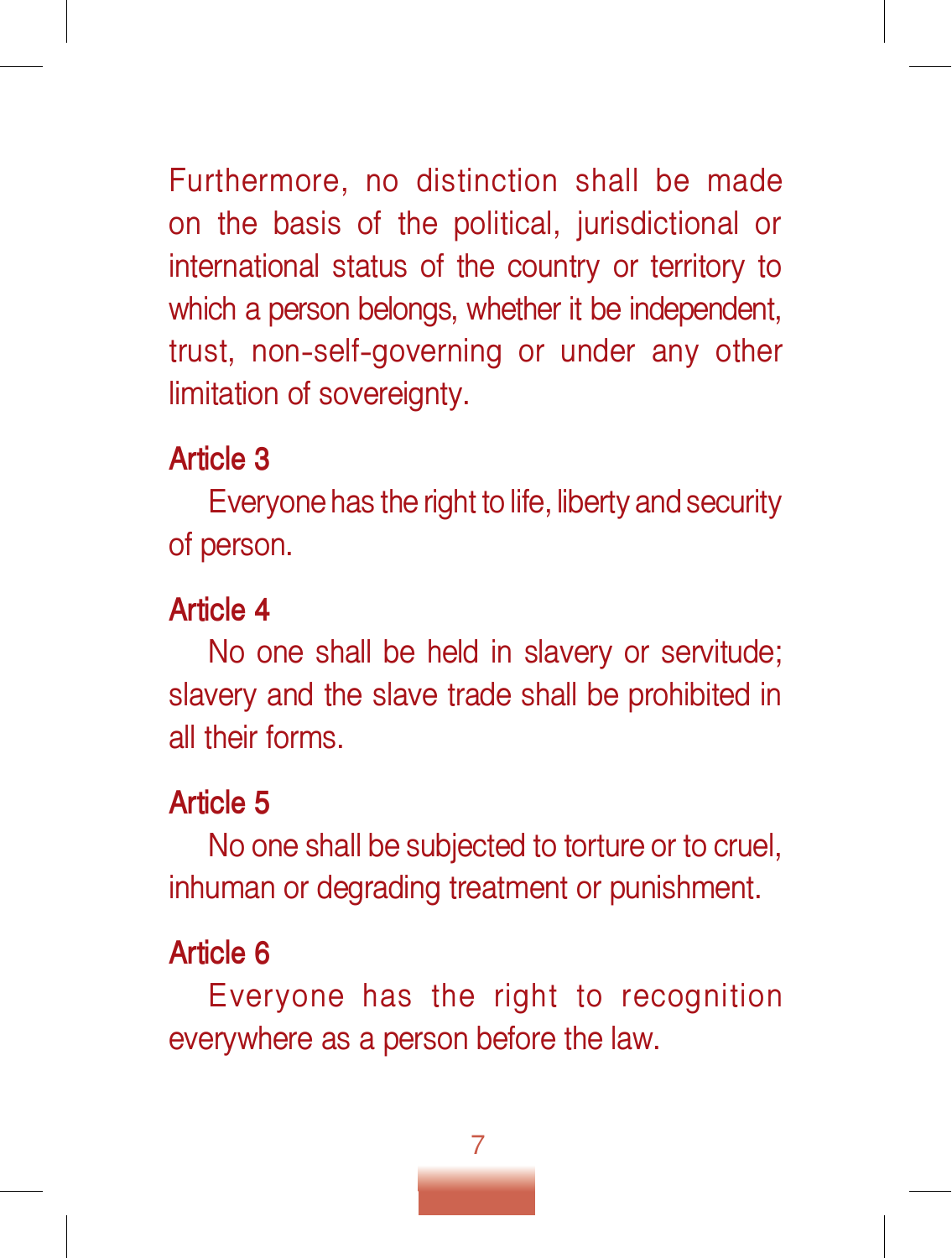All are equal before the law and are entitled without any discrimination to equal protection of the law. All are entitled to equal protection against any discrimination in violation of this Declaration and against any incitement to such discrimination.

#### **Article 8**

Everyone has the right to an effective remedy by the competent national tribunals for acts violating the fundamental rights granted him by the constitution or by law.

# **Article 9**

No one shall be subjected to arbitrary arrest, detention or exile.

# **Article 10**

Everyone is entitled in full equality to a fair and public hearing by an independent and impartial tribunal, in the determination of his rights and obligations and of any criminal charge against him.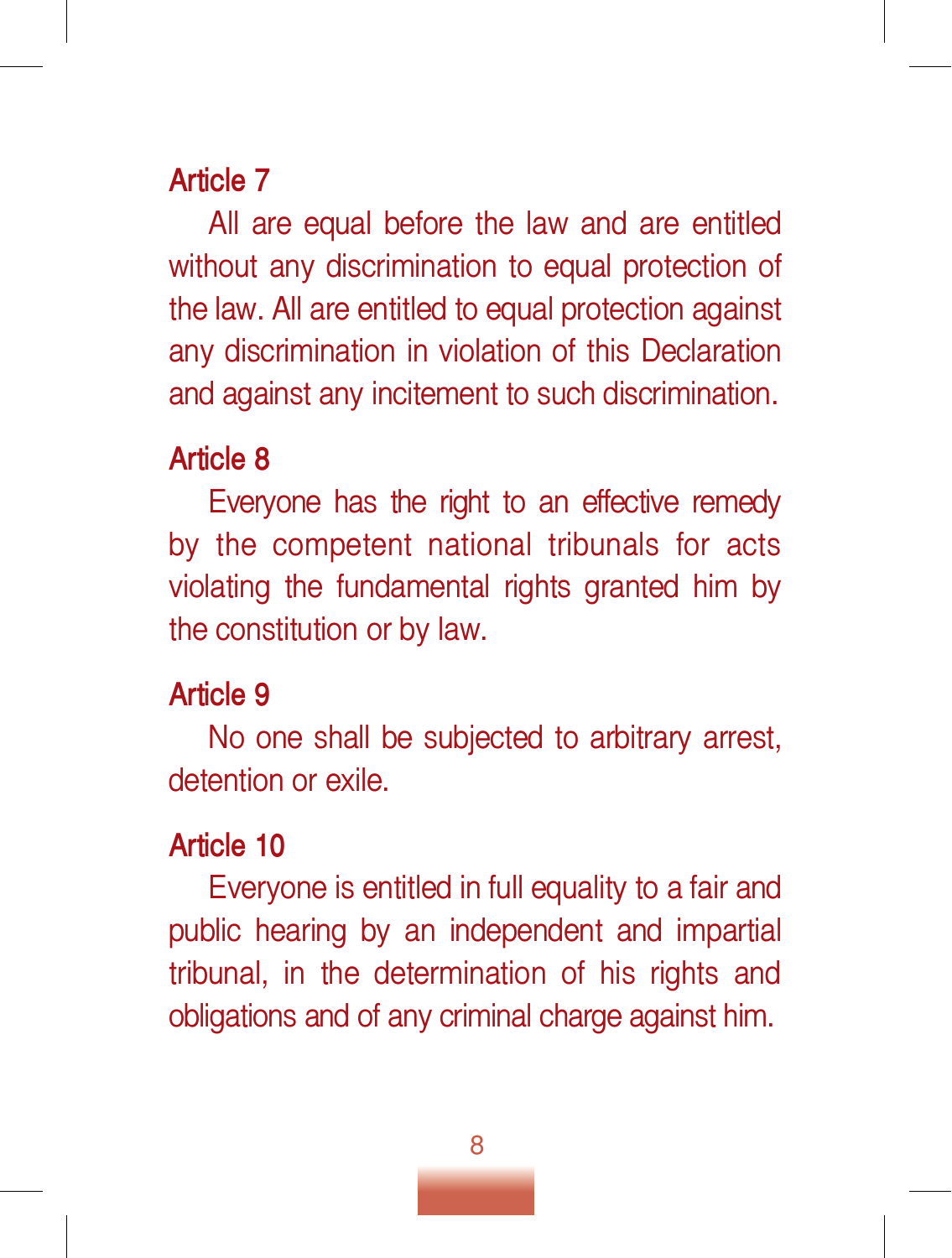(1) Everyone charged with a penal offence has the right to be presumed innocent until proved guilty according to law in a public trial at which he has had all the guarantees necessary for his defence.

(2) No one shall be held guilty of any penal offence on account of any act or omission which did not constitute a penal offence, under national or international law, at the time when it was committed. Nor shall a heavier penalty be imposed than the one that was applicable at the time the penal offence was committed.

#### **Article 12**

No one shall be subjected to arbitrary interference with his privacy, family, home or correspondence, nor to attacks upon his honour and reputation. Everyone has the right to the protection of the law against such interference or attacks.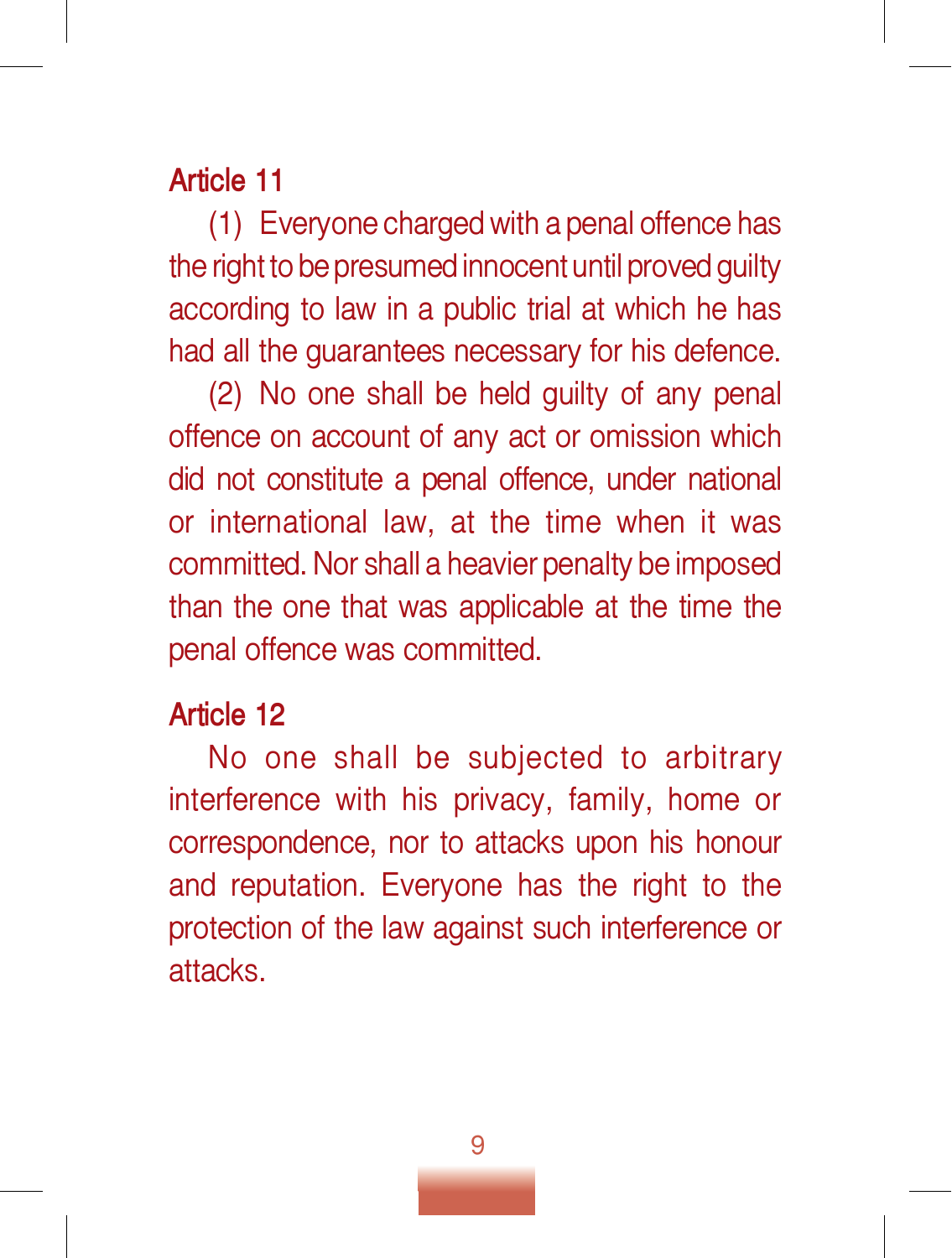(1) Everyone has the right to freedom of movement and residence within the borders of each state.

(2) Everyone has the right to leave any country, including his own, and to return to his country.

# **Article 14**

(1) Everyone has the right to seek and to enjoy in other countries asylum from persecution.

(2) This right may not be invoked in the case of prosecutions genuinely arising from non-political crimes or from acts contrary to the purposes and principles of the United Nations.

# **Article 15**

(1) Everyone has the right to a nationality.

(2) No one shall be arbitrarily deprived of his nationality nor denied the right to change his nationality.

# **Article 16**

(1) Men and women of full age, without any limitation due to race, nationality or religion, have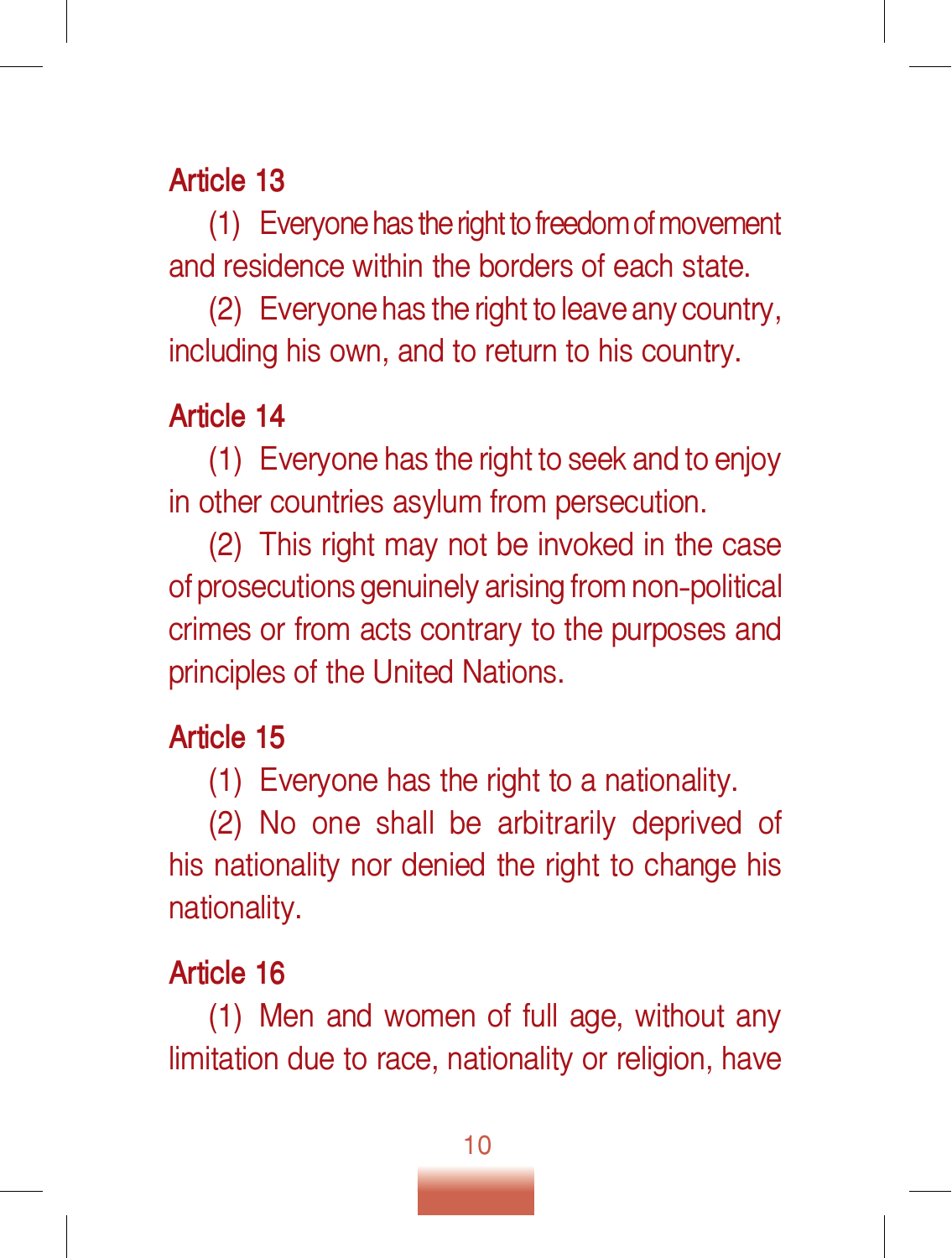the right to marry and to found a family. They are entitled to equal rights as to marriage, during marriage and at its dissolution.

(2) Marriage shall be entered into only with the free and full consent of the intending spouses.

(3) The family is the natural and fundamental group unit of society and is entitled to protection by society and the State.

#### **Article 17**

(1) Everyone has the right to own property alone as well as in association with others.

(2) No one shall be arbitrarily deprived of his property.

# **Article 18**

Everyone has the right to freedom of thought, conscience and religion; this right includes freedom to change his religion or belief, and freedom, either alone or in community with others and in public or private, to manifest his religion or belief in teaching, practice, worship and observance.

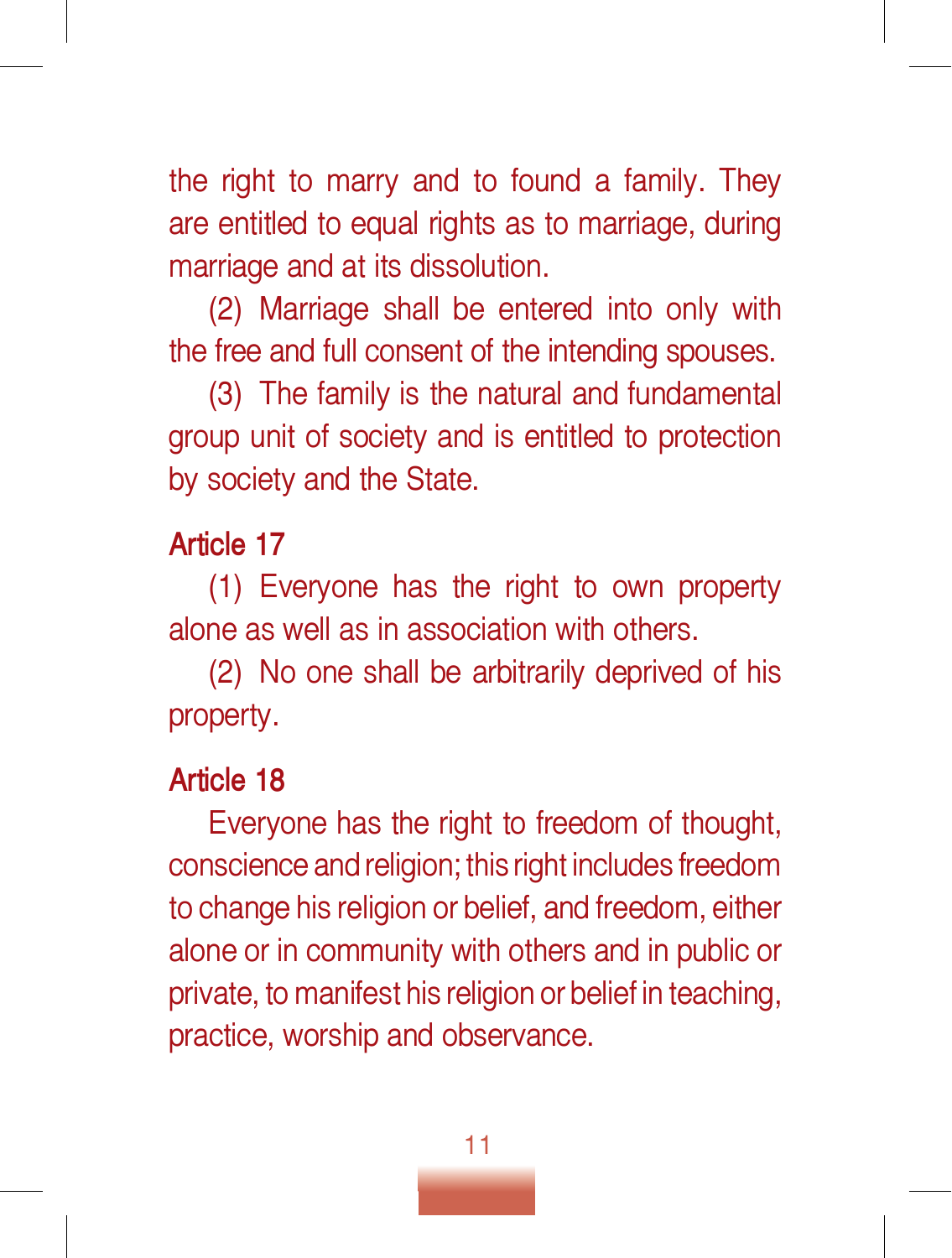Everyone has the right to freedom of opinion and expression; this right includes freedom to hold opinions without interference and to seek, receive and impart information and ideas through any media and regardless of frontiers.

#### **Article 20**

(1) Everyone has the right to freedom of peaceful assembly and association.

(2) No one may be compelled to belong to an association.

#### **Article 21**

(1) Everyone has the right to take part in the government of his country, directly or through freely chosen representatives.

(2) Everyone has the right to equal access to public service in his country.

(3) The will of the people shall be the basis of the authority of government; this will shall be expressed in periodic and genuine elections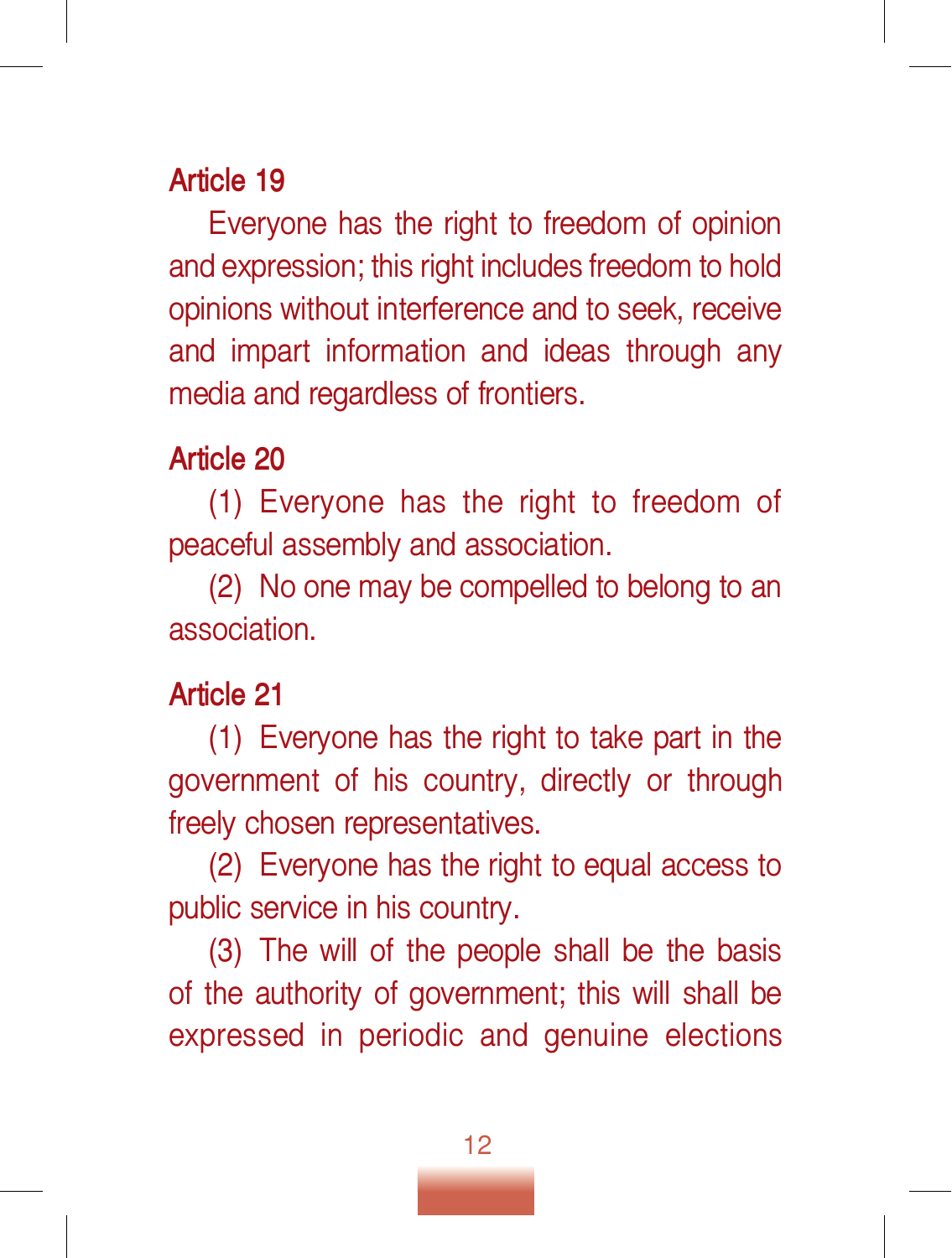which shall be by universal and equal suffrage and shall be held by secret vote or by equivalent free voting procedures.

### **Article 22**

Everyone, as a member of society, has the right to social security and is entitled to realization, through national effort and international co-operation and in accordance with the organization and resources of each State, of the economic, social and cultural rights indispensable for his dignity and the free development of his personality.

# **Article 23**

(1) Everyone has the right to work, to free choice of employment, to just and favourable conditions of work and to protection against unemployment.

(2) Everyone, without any discrimination, has the right to equal pay for equal work.

(3) Everyone who works has the right to just and favourable remuneration ensuring for himself and his family an existence worthy of human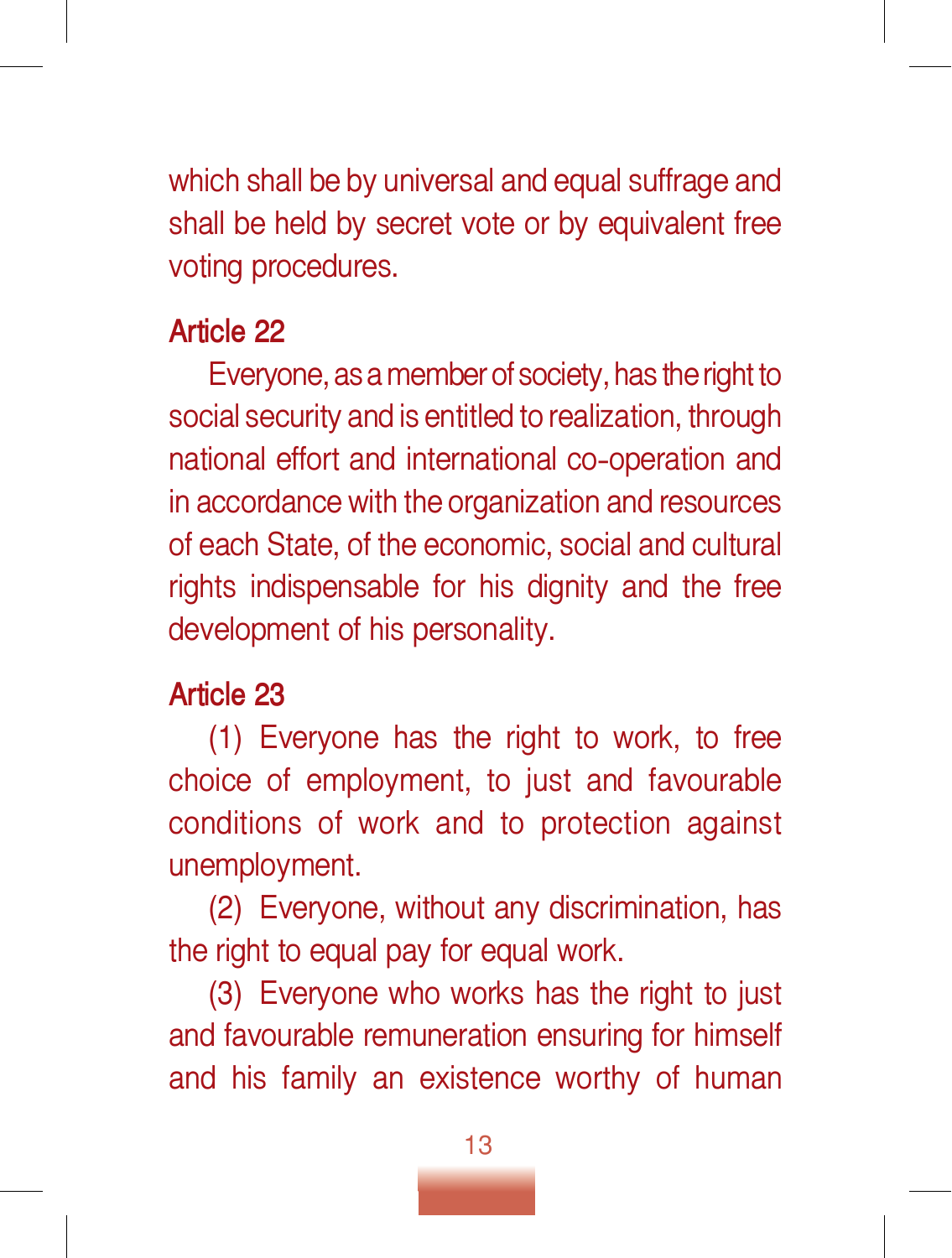dignity, and supplemented, if necessary, by other means of social protection.

(4) Everyone has the right to form and to join trade unions for the protection of his interests.

#### **Article 24**

Everyone has the right to rest and leisure, including reasonable limitation of working hours and periodic holidays with pay.

#### **Article 25**

(1) Everyone has the right to a standard of living adequate for the health and well-being of himself and of his family, including food, clothing, housing and medical care and necessary social services, and the right to security in the event of unemployment, sickness, disability, widowhood, old age or other lack of livelihood in circumstances beyond his control.

(2) Motherhood and childhood are entitled to special care and assistance. All children, whether born in or out of wedlock, shall enjoy the same social protection.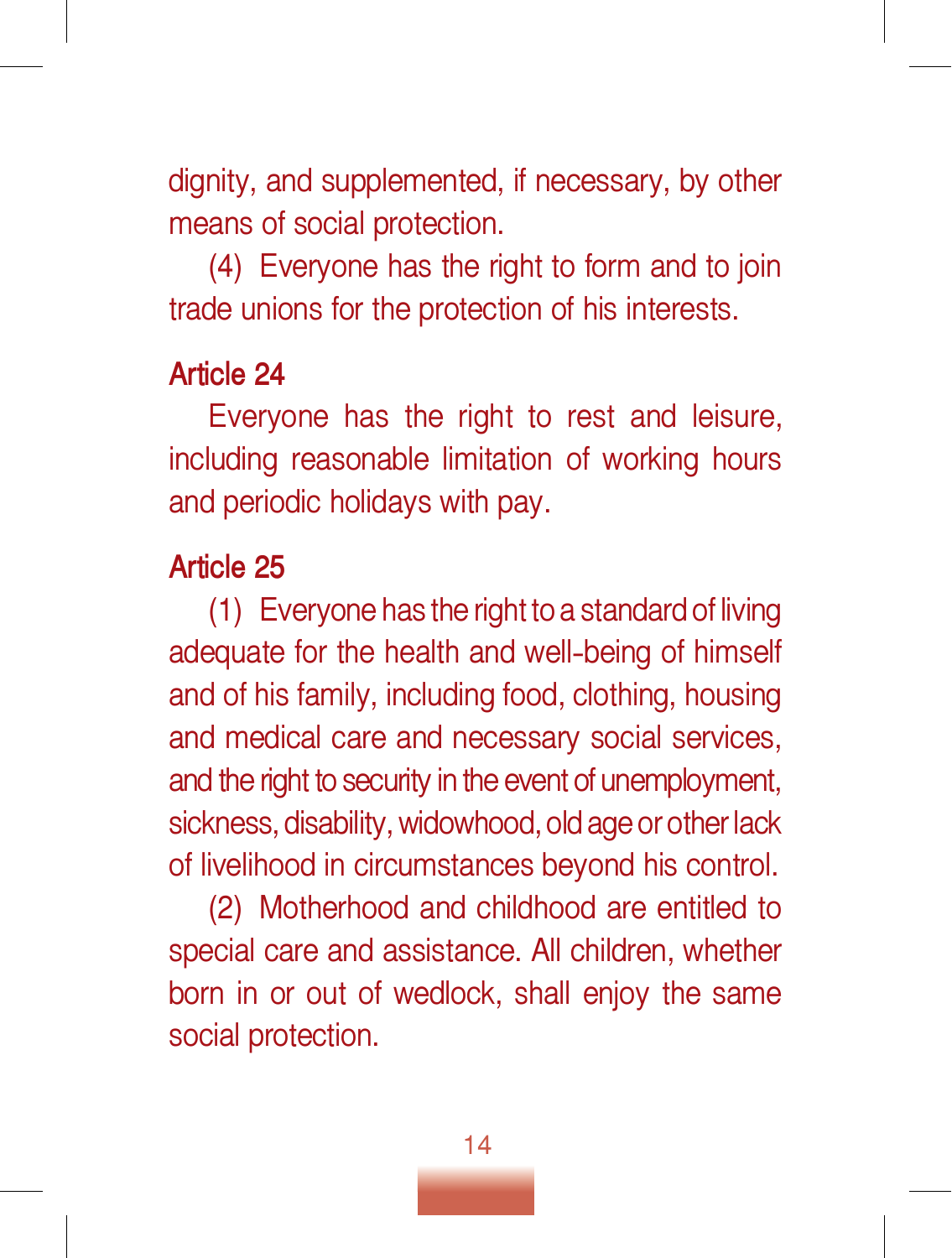(1) Everyone has the right to education. Education shall be free, at least in the elementary and fundamental stages. Elementary education shall be compulsory. Technical and professional education shall be made generally available and higher education shall be equally accessible to all on the basis of merit.

(2) Education shall be directed to the full development of the human personality and to the strengthening of respect for human rights and fundamental freedoms. It shall promote understanding, tolerance and friendship among all nations, racial or religious groups, and shall further the activities of the United Nations for the maintenance of peace.

(3) Parents have a prior right to choose the kind of education that shall be given to their children.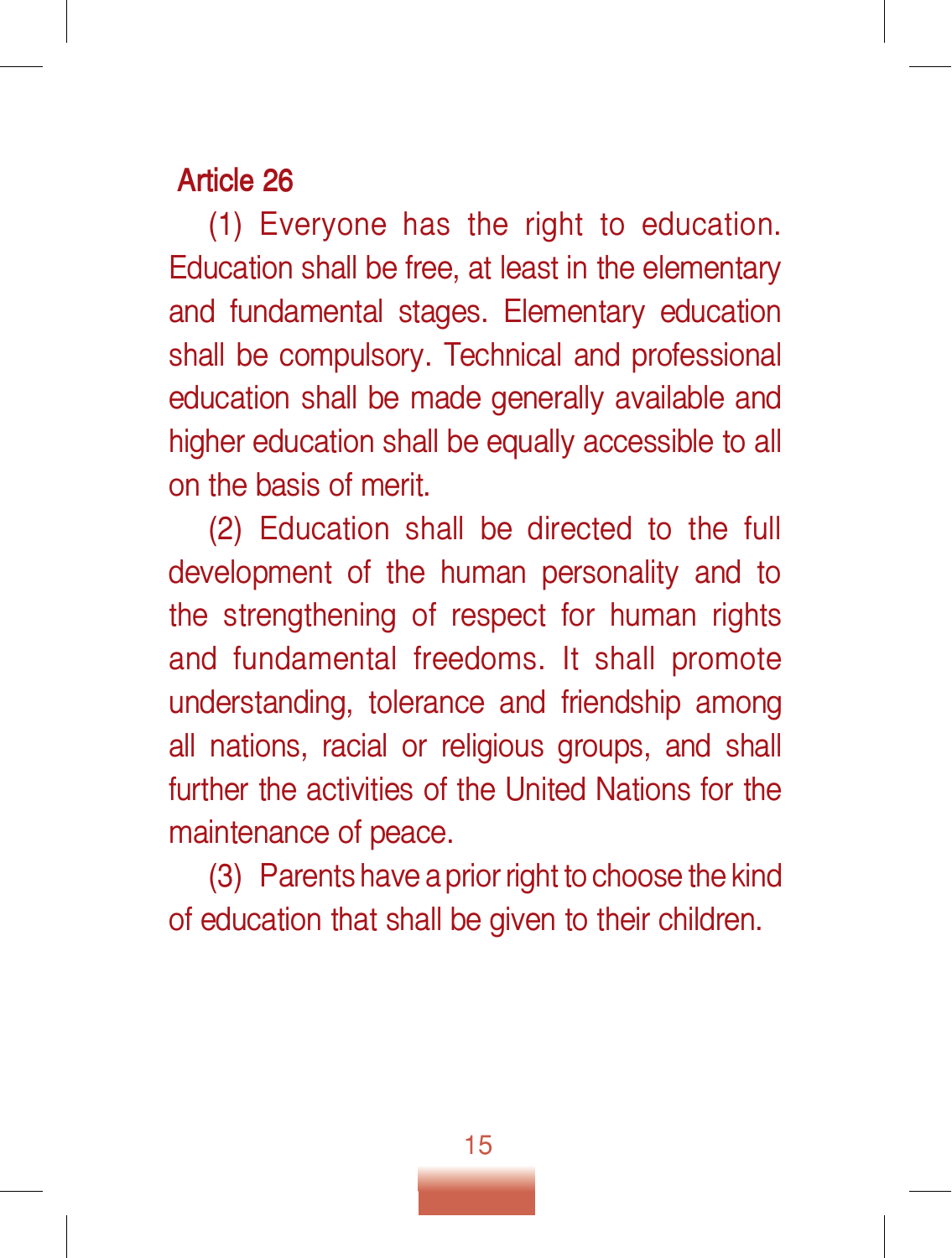(1) Everyone has the right freely to participate in the cultural life of the community, to enjoy the arts and to share in scientific advancement and its benefits.

(2) Everyone has the right to the protection of the moral and material interests resulting from any scientific, literary or artistic production of which he is the author.

#### **Article 28**

Everyone is entitled to a social and international order in which the rights and freedoms set forth in this Declaration can be fully realized.

#### **Article 29**

(1) Everyone has duties to the community in which alone the free and full development of his personality is possible.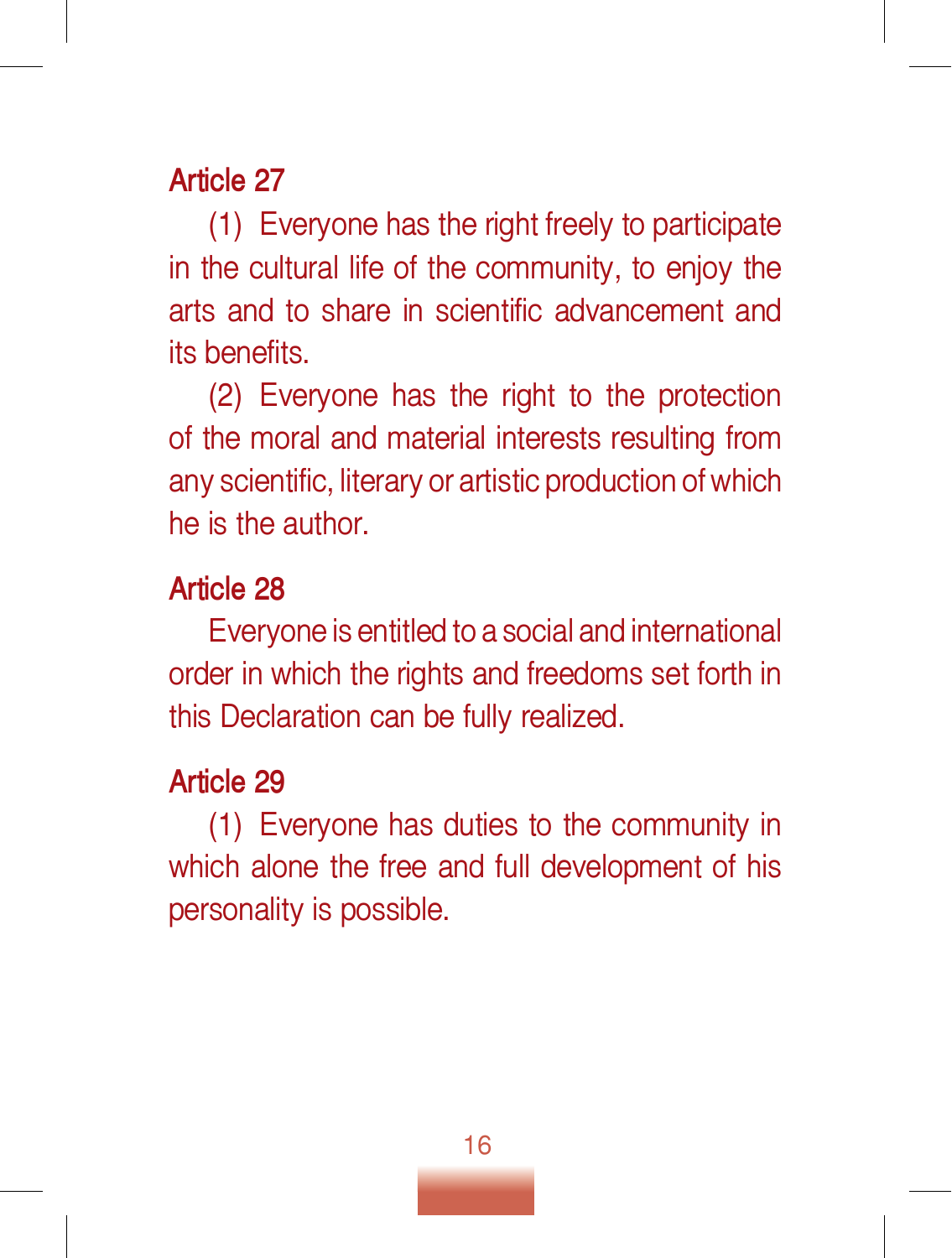(2) In the exercise of his rights and freedoms, everyone shall be subject only to such limitations as are determined by law solely for the purpose of securing due recognition and respect for the rights and freedoms of others and of meeting the just requirements of morality, public order and the general welfare in a democratic society.

(3) These rights and freedoms may in no case be exercised contrary to the purposes and principles of the United Nations.

#### **Article 30**

Nothing in this Declaration may be interpreted as implying for any State, group or person any right to engage in any activity or to perform any act aimed at the destruction of any of the rights and freedoms set forth herein.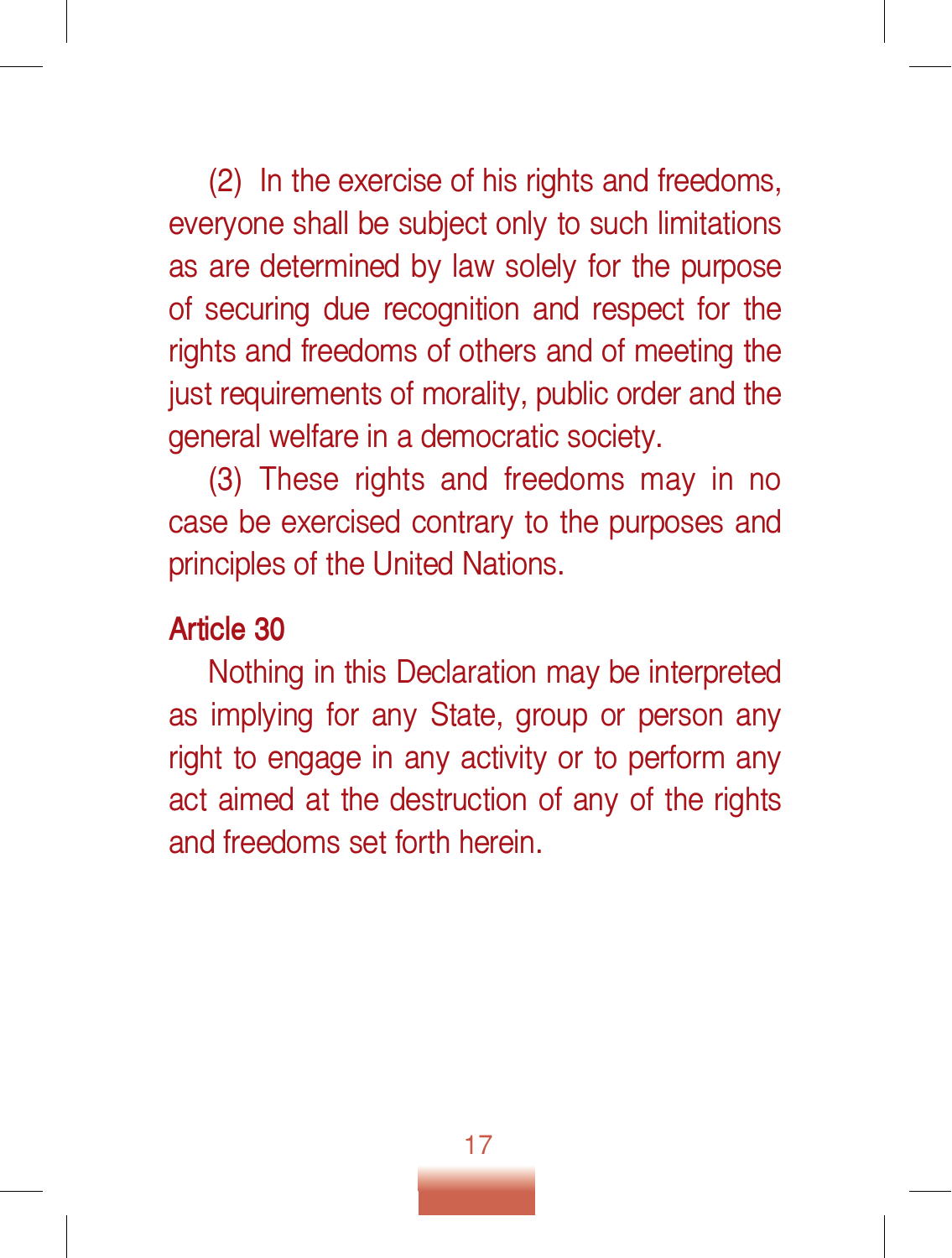**ปฏิญญาสากลว่าด้วยสิทธิมนุษยชน**

ได้รับการรับรองและประกาศโดยข้อมติสมัชชา สหประชาชาติที่ 217 เอ (III) วันที่ 10 ธันวาคม พ.ศ. 2491

**อารัมภบท**

โดยที่การยอมรับศักดิ์ศรีแต่กำเนิด และสิทธิที่ เท่าเทียมกันและที่ไม่อาจเพิกถอนได้ของสมาชิก ทั้งมวลแห่งครอบครัวมนุษยชาติ เป็นพื้นฐานแห่ง อิสรภาพ ความยุติธรรม และสันติภาพในโลก

โดยที่การไม่นำพาและการหมิ่นในคุณค่าของ สิทธิมนุษยชน ยังผลให้มีการกระทำอันป่าเถื่อน ซึ่งเป็นการขัดอย่างร้ายแรงต่อมโนธรรมของ มนุษยชาติ และการมาถึงของโลกที่ได้มีการ ประกาศให้ความมีอิสรภาพในการพูดและ ความเชื่อ และอิสรภาพจากความหวาดกลัวและ ความต้องการของมนุษย์ เป็นความปรารถนาสูงสุด ของประชาชนทั่วไป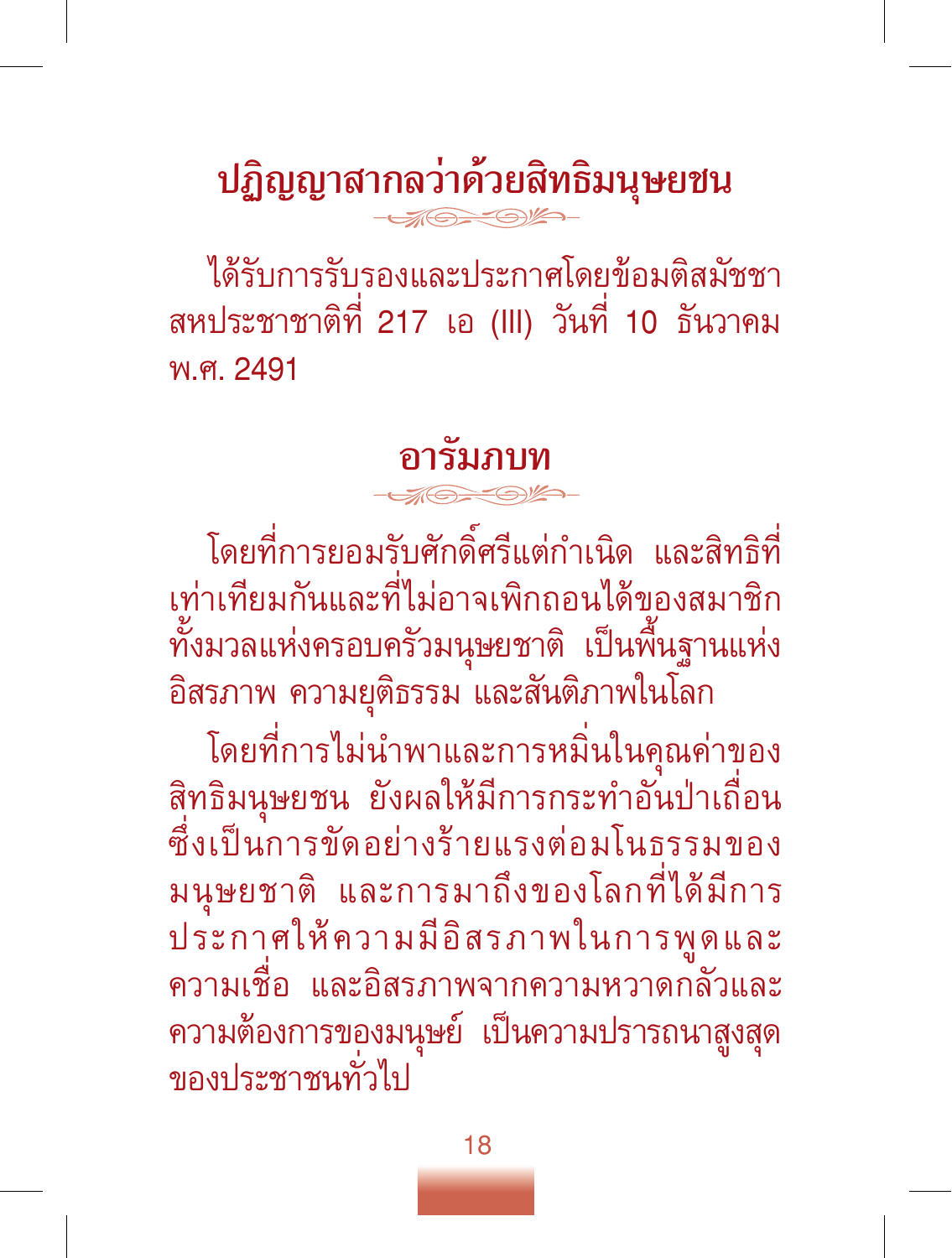โดยที่เป็นการจำเป็นที่สิทธิมนุษยชนควรได้รับ ความคุ้มครองโดยหลักนิติธรรม ถ้าจะไม่บังคับให้ คนต้องหันเข้าหาการลุกขึ้นต่อต้านทรราชและการ กดขี่เป็นวิถีทางสุดท้าย

โดยที่เป็นการจำเป็นที่จะส่งเสริมพัฒนาการ แห่งความสัมพันธ์ฉันมิตรระหว่างชาติต่างๆ

โดยที่ประชาชนแห่งสหประชาชาติได้ยืนยัน อีกครั้งไว้ในกฎบัตรถึงศรัทธาในสิทธิมนุษยชน ี<br>ขั้นพื้นฐาน ในศักดิ์ศรีและค่าของมนุษย์ และในสิทธิ ที่เท่าเทียมกันของบรรดาชายและหญิง และได้มุ่งมั่น ที่จะส่งเสริมความก้าวหน้าทางสังคมและมาตรฐ แห่งชีวิตที่ดีขึ้นในอิสรภาพอันกว้างขวางยิ่งขึ้น

โดยที่รัฐสมาชิกต่างปฏิญาณที่จะบรรลุถึงซึ่ง การส่งเสริมการเคารพและการยึดถือสิทธิมนุษยชน และอิสรภาพขั้นพื้นฐานโดยสากล โดยความร่วมมือ กับสหประชาชาติ

โดยที่ความเข้าใจร่วมกันในสิทธิและอิสรภาพ เหล่านี้ เป็นสิ่งสำคัญที่สุด เพื่อให้ปฏิญาณนี้สำเร็จ ผลเต็มบริบูรณ์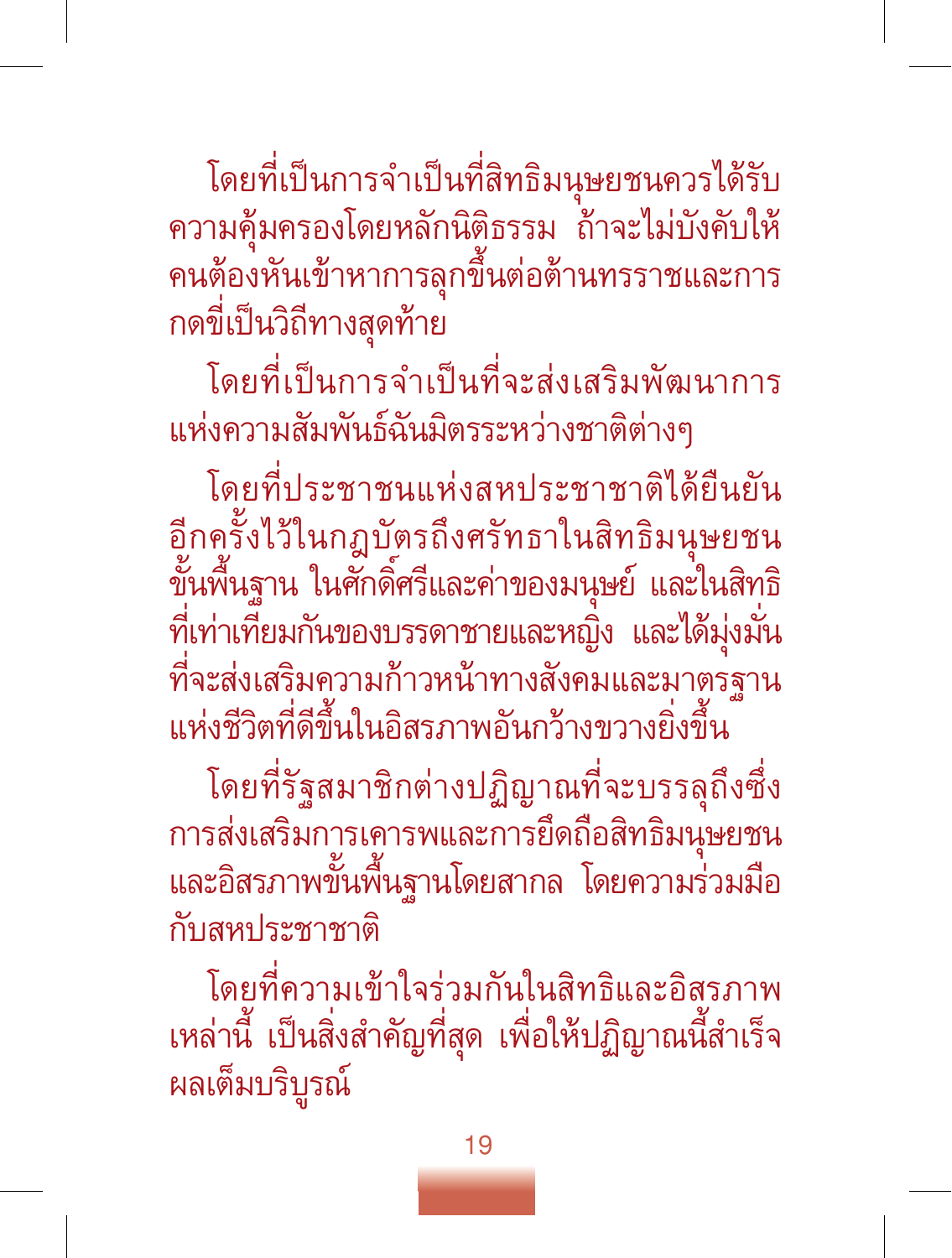ฉะนั้น บัดนี้ **สมัชชา**จึงประกาศ**ปฏิญญาสากล ว่าด้วยสิทธิมนุษยชน**นี้ ให้เป็นมาตร<sup>ั</sup>ฐานร่วมกัน<br>แห่งความสำเร็จสำหรับประชาชนทั้งมวล และประชาชาติทั้งหลาย เพื่อจุดมุ่งหมายที่ว่า ปัจเจกบุคคลทุกคนและทุกส่วนของสังคม โดยการ คำนึงถึงปฏิญญานี้เป็นเนืองนิตย์ จะมุ่งมั่นส่งเสริม การเคารพสิทธิและอิสรภาพเหล่านี้ ด้วยการสอน และการศึกษา และให้มีการยอมรับและยึดถือโดย สากลอย่างมีประสิทธิผล ด้วยมาตรการแห่งชาติ และระหว่างประเทศอันก้าวหน้าตามลำดับ ทั้งใน บรรดาประชาชนของรัฐสมาชิกด้วยกันเอง และใน บรรดาประชาชนของดินแดนที่อยู่ใต้เขตอำนาจ แห่งรัฐนั้น

**ข้อ 1** มนุษย์ทั้งปวงเกิดมามีอิสระและ เสมอภาคกันในศักดิ์ศรีและสิทธิ ต่างในตน มีเหตุผลและมโนธรรม และควรปฏิบัติต่อกันด้วย จิตวิญญาณแห่งภราดรภาพ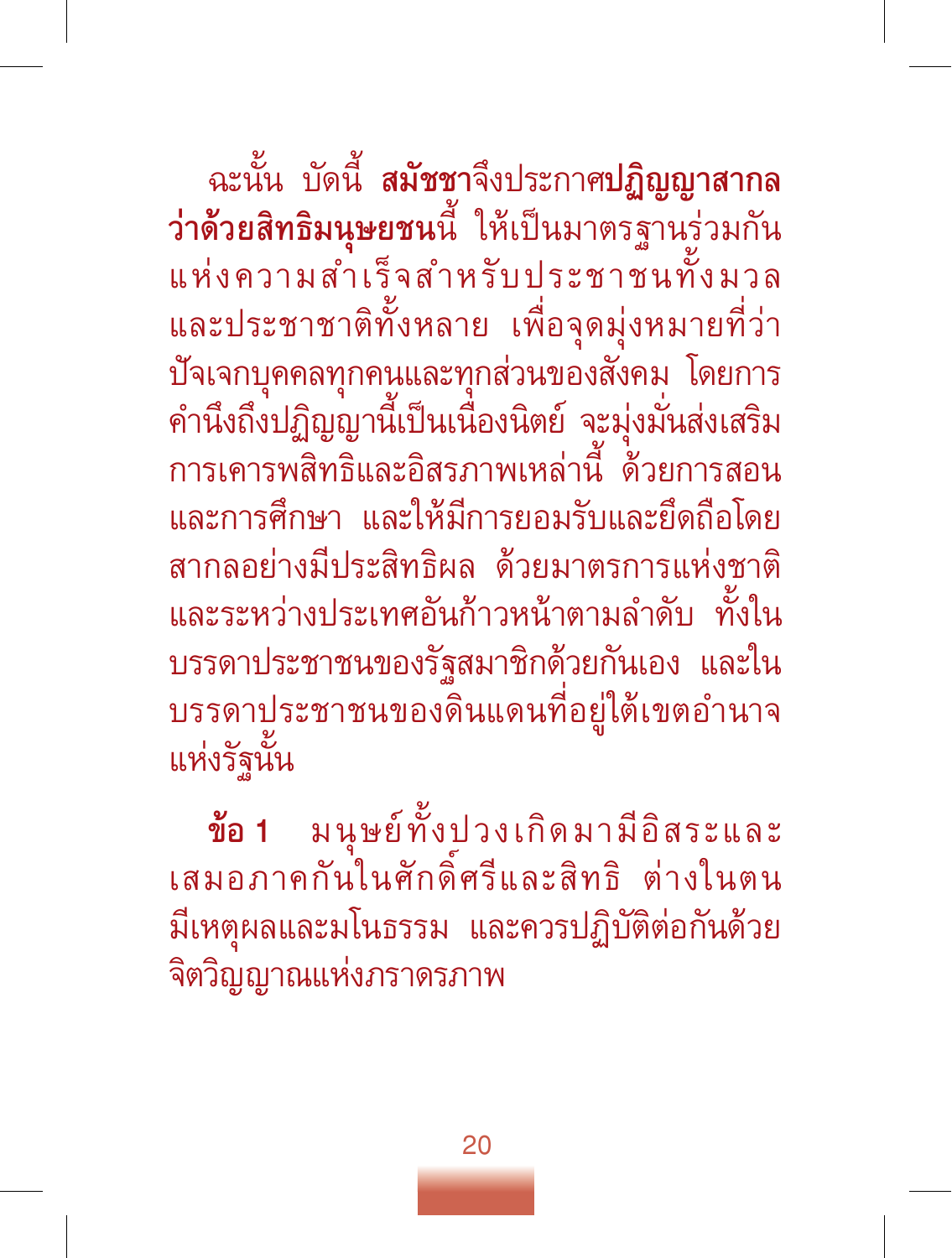**ข้อ 2** ทุกคนย่อมมีสิทธิและอิสรภาพทั้งปวง ตามที่กำหนดไว้ในปฏิญญานี้ โดยปราศจากการ แบ่งแยกไม่ว่าชนิดใด อาทิ เชื้อชาติ ผิว เพศ ภาษา ศาสนา ความคิดเห็นทางการเมืองหรือ ทางอื่น พื้นเพทางชาติหรือสังคม ทรัพย์สิน การเกิด หรือสถานะอื่น นอกเหนือจากนี้ จะไม่มีการ แบ่งแยกใดบนพื้นฐานของสถานะทางการเมือง ทางกฎหมาย หรือทางการระหว่างประเทศของ<br>ประเทศ หรือดินแดนที่บุคคลสังกัด ไม่ว่าดินแดนนี้ จะเป็นเอกราช อยู่ในความพิทักษ์ มิได้ปกครอง ตนเอง หรืออยู่ภายใต้การจำกัดอธิปไตยอื่นใด

**ข้อ 3** ทุกคนมีสิทธิในการมีชีวิต เสรีภาพ และความมั่นคงแห่งบุคคล

**ข้อ 4** บุคคลใดจะตกอยู่ในความเป็นทาส หรือสภาวะจำยอมไม่ได้ ทั้งนี้ ห้ามความเป็นทาส และการค้าทาสทุกรูปแบบ

**ข้อ 5** บุคคลใดจะถูกกระทำการทรมานหรือ การปฏิบัติหรือการลงโทษที่โหดร้าย ไร้มนุษยธรรม หรือย่ำยีศักดิ์ศรีไม่ได้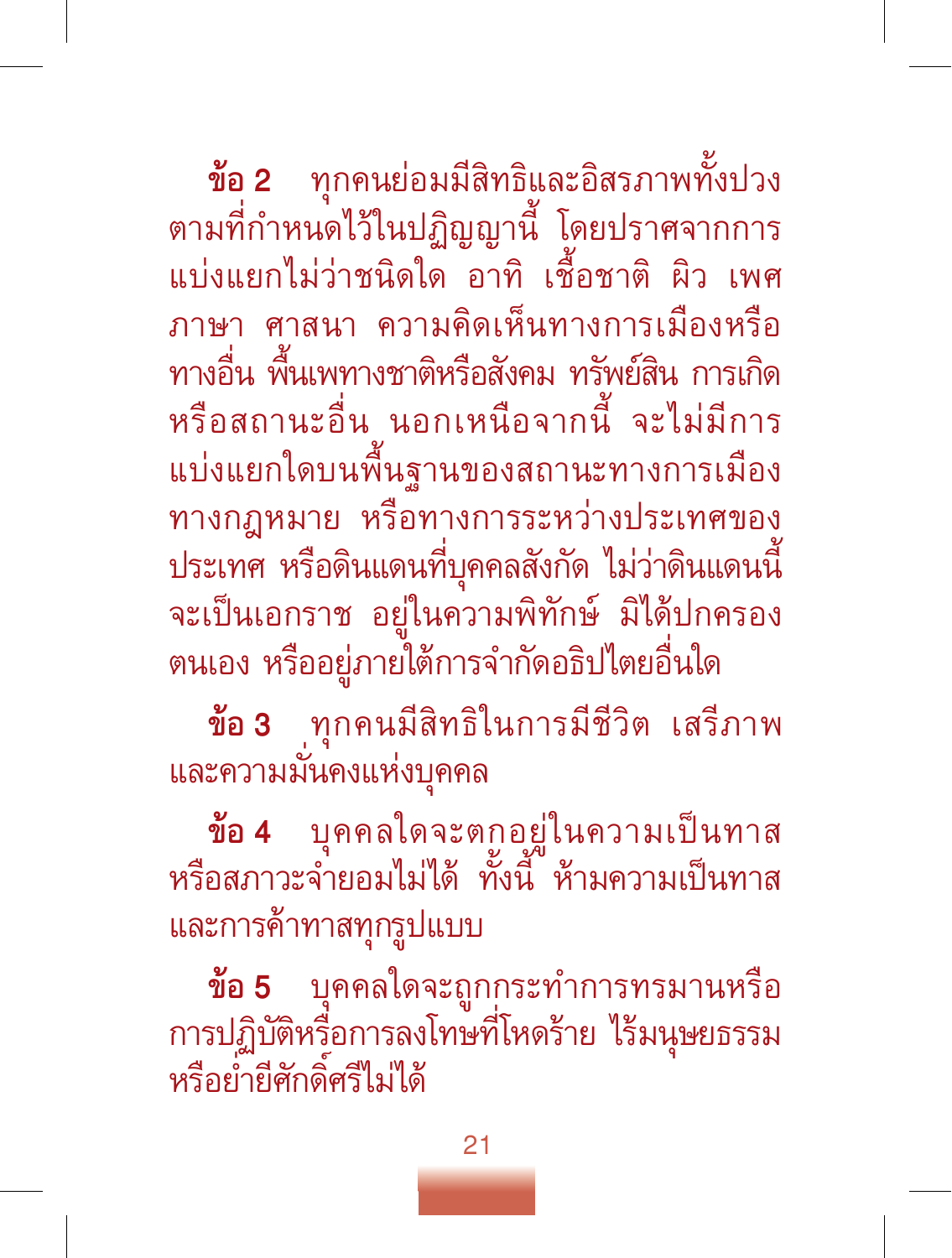**ข้อ 6** ทุกคนมีสิทธิที่จะได้รับการยอมรับทุก แห่งหนว่าเป็นบุคคลตามกฎหมาย

**ข้อ 7** ทุกคนเสมอภาคกันตามกฎหมายและ มีสิทธิที่จะได้รับความคุ้มครองของกฎหมาย เท่าเทียมกัน โดยปราศจากการเลือกปฏิบัติใด ทุกคน มีสิทธิที่จะได้รับความคุ้มครองเท่าเทียมกันจาก การเลือกปฏิบัติใด อันเป็นการล่วงละเมิดปฏิญญานี้ และจากการยุยงให้มีการเลือกปฏิบัติดังกล่าว

**ข้อ 8** ทุกคนมีสิทธิที่จะได้รับการเยียวยาอันมี ประสิทธิผลจากศาลที่มีอำนาจแห่งรัฐต่อการ กระทำอันล่วงละเมิดสิทธิขั้นพื้นฐาน ซึ่งตนได้รับ ตามรัฐธรรมนูญหรือกฎหมาย

**ข้อ 9** บุคคลใดจะถูกจับกุม กักขัง หรือ เนรเทศตามอำเภอใจไม่ได้

**ข้อ 10** ทุกคนย่อมมีสิทธิในความเสมอภาค อย่างเต็มที่ในการได้รับการพิจารณาคดีที่เป็นธรรม และเปิดเผยจากศาลที่อิสระและไม่ลำเอียงในการ พิจารณากำหนดสิทธิและหน้าที่ของตนและ ข้อกล่าวหาอาญาใดต่อตน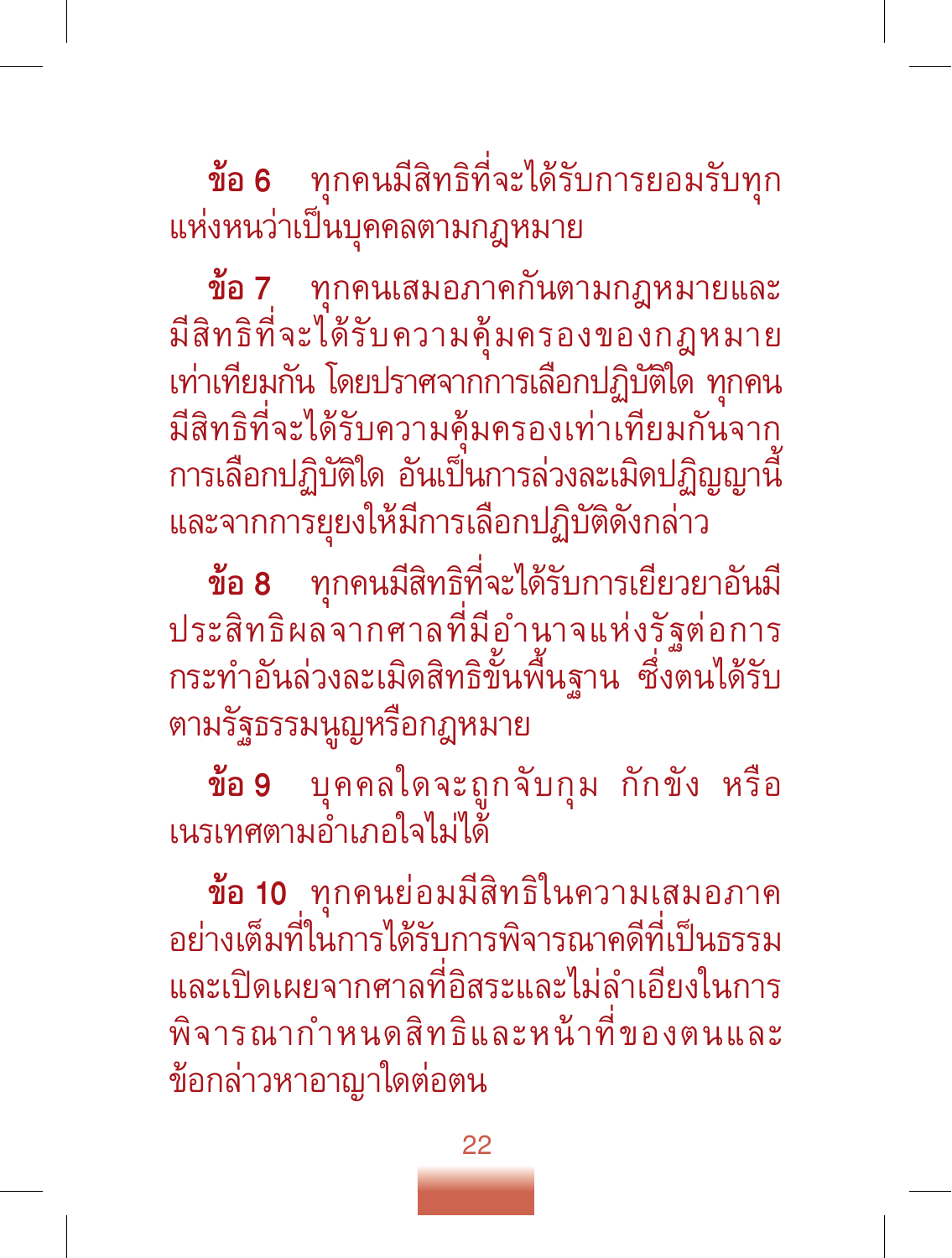**ข้อ 11** (1) ทุกคนที่ถูกกล่าวหาว่ากระทำผิด ทางอาญา มีสิทธิที่จะได้รับการสันนิษฐานไว้ก่อน ว่าบริสุทธิ์จนกว่าจะพิสูจน์ได้ว่ามีความผิดตาม กฎหมายในการพิจารณาคดีที่เปิดเผย ซึ่งตนได้รับ

หลักประกันที่จำเป็นทั้งปวงสำหรับการต่อสู้คดี<br>(2) บุคฺคลใดจะถูกตัดสินว่ามีความผิด

้ทางอาญาใด อันเนื่องจากการกระทำหรือละเว้นใด อันมิได้ถือว่าเป็นความผิดทางอาญาตามกฎหมาย แห่งชาติหรือกฎหมายระหว่างประเทศ ในขณะ ที่ได้กระทำการนั้นไม่ได้ และจะกำหนดโทษที่ หนักกว่าที่บังคับใช้ในขณะที่ได้กระทำความผิด ทางอาญานั้นไม่ได้

**ข้อ 12** บุคคลใดจะถูกแทรกแซงตามอำเภอใจ ในความเป็นส่วนตัว ครอบครัว ที่อยู่อาศัย หรือการ สื่อสาร หรือจะถูกลบหลู่เกียรติยศและชื่อเสียงไม่ได้ ทุกคนมีสิทธิที่จะได้รับความคุ้มครองของกฎหมาย ต่อการแทรกแซงสิทธิหรือการลบหลู่ดังกล่าวนั้น

**ข้อ 13** (1) ทุกคนมีสิทธิในอิสรภาพแห่งการ เคลื่อนย้ายและการอยู่อาศัยภายในพรมแดนของ แต่ละรัฐ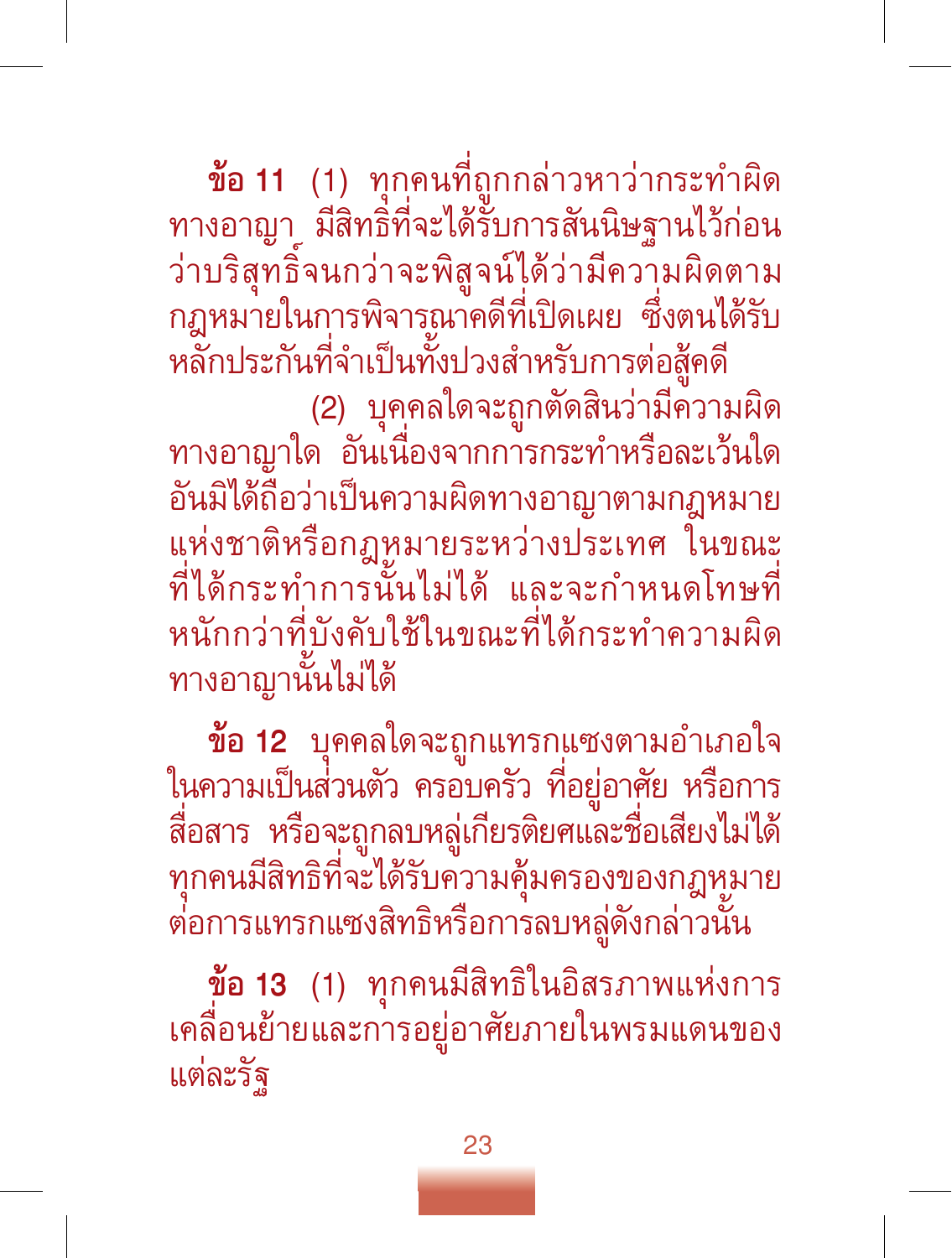(2) ทุกคนมีสิทธิที่จะออกนอกประเทศใด รวมทั้งประเทศของตนเอง และสิทธิที่จะกลับสู่ ประเทศตน

**ข้อ 14** (1) ทุกคนมีสิทธิที่จะแสวงหา และที่ จะได้ที่ลี้ภัยในประเทศอื่นจากการประหัตประหาร

(2) สิทธินี้จะยกขึ้นกล่าวอ้างกับกรณีที่ การดำเนินคดีที่เกิดขึ้นโดยแท้ จากความผิดที่มิใช่ ทางการเมืองหรือจากการกระทำอันขัดต่อ วัตถุประสงค์และหลักการของสหประชาชาติไม่ได้

**ข้อ 15** (1) ทุกคนมีสิทธิในสัญชาติหนึ่ง (2) บุคคลใดจะถูกเพิกถอนสัญชาติ ของตนตามอำเภอใจ หรือถูกปฏิเสธสิทธิที่จะ เปลี่ยนสัญชาติของตนไม่ได้

**ข้อ 16** (1) บรรดาชายและหญิงที่มีอายุครบ บริบูรณ์แล้ว มีสิทธิที่จะสมรสและก่อร่างสร้าง ครอบครัวโดยปราศจากการจำกัดใด อันเนื่องจาก เชื้อชาติ สัญชาติ หรือศาสนา ต่างย่อมมีสิทธิ เท่าเทียมกันในการสมรส ระหว่างการสมรส ในการขาดจากการสมรส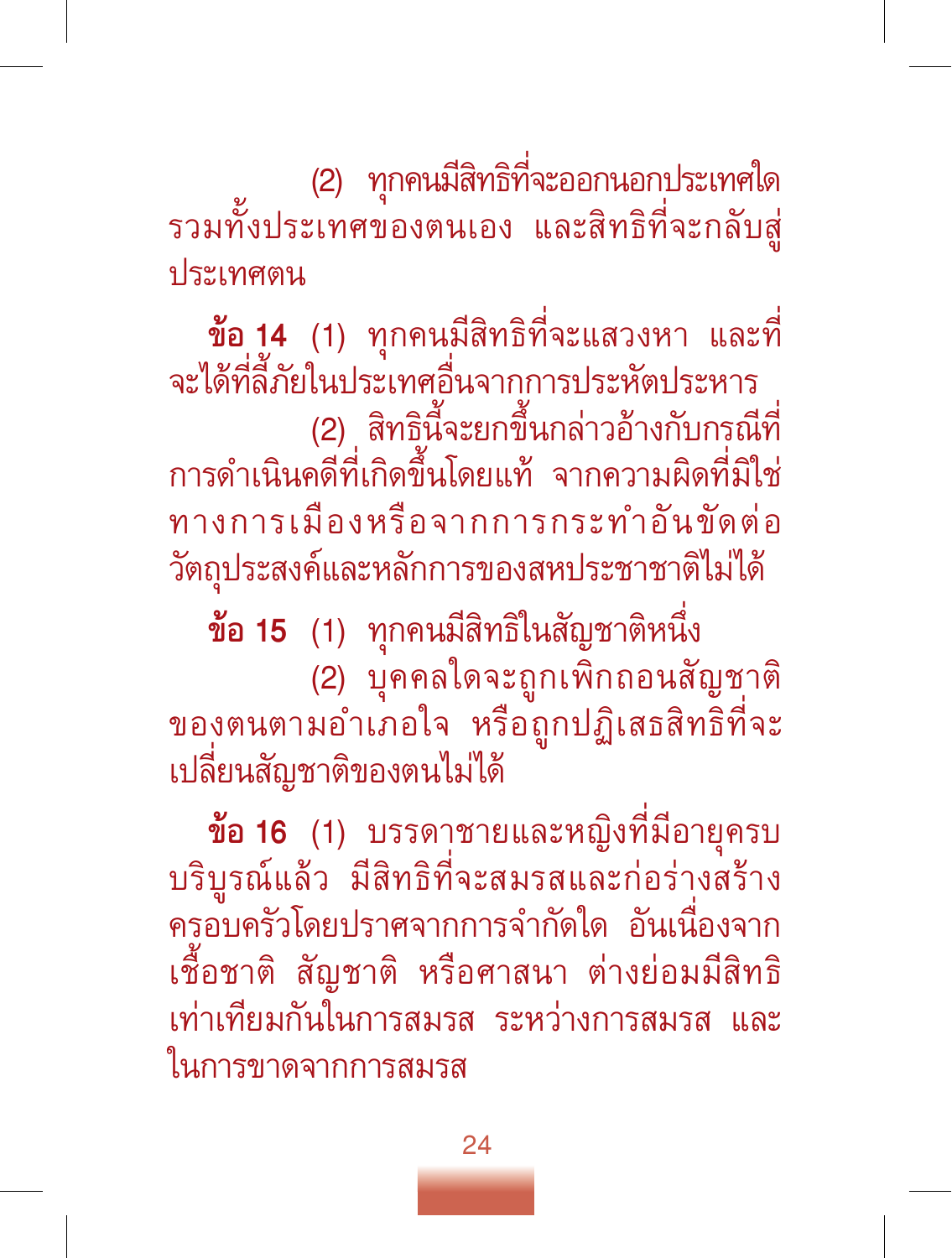(2) การสมรสจะกระทำโดยความยินยอม อย่างอิสระและเต็มที่ของผู้ที่จะเป็นคู่สมรสเท่านั้น (3) ครอบครัวเป็นหน่วยธรรมชาติและ พื้นฐานของสังคม และย่อมมีสิทธิที่จะได้รับความ คุ้มครองจากสังคมและรัฐ

**ข้อ 17** (1) ทุกคนมีสิทธิที่จะเป็นเจ้าของ ทรัพย์สินโดยตนเอง และโดยร่วมกับผู้อื่น (2) บุคคลใดจะถูกเอาทรัพย์สินไปจาก ตนตามอำเภอใจไม่ได้

**ข้อ 18** ทุกคนมีสิทธิในอิสรภาพแห่งความคิด มโนธรรม และศาสนา ทั้งนี้ สิทธินี้รวมถึงอิสรภาพ<br>\* ในการเปลี่ยนศาสนาหรือความเชื่อ และอิสรภาพ ในการแสดงออกทางศาสนาหรือความเชื่อถือ ของตนในการสอน การปฏิบัติการสักการบูชา และการประกอบพิธีกรรม ไม่ว่าจะโดยลำพังหรือ ในชุมชนร่วมกับผู้อื่น และในที่สาธารณะหรือ ส่วนบุคคล

**ข้อ 19** ทุกคนมีสิทธิในอิสรภาพแห่งความเห็น และการแสดงออก ทั้งนี้ สิทธินี้รวมถึงอิสรภาพท<mark>ี</mark>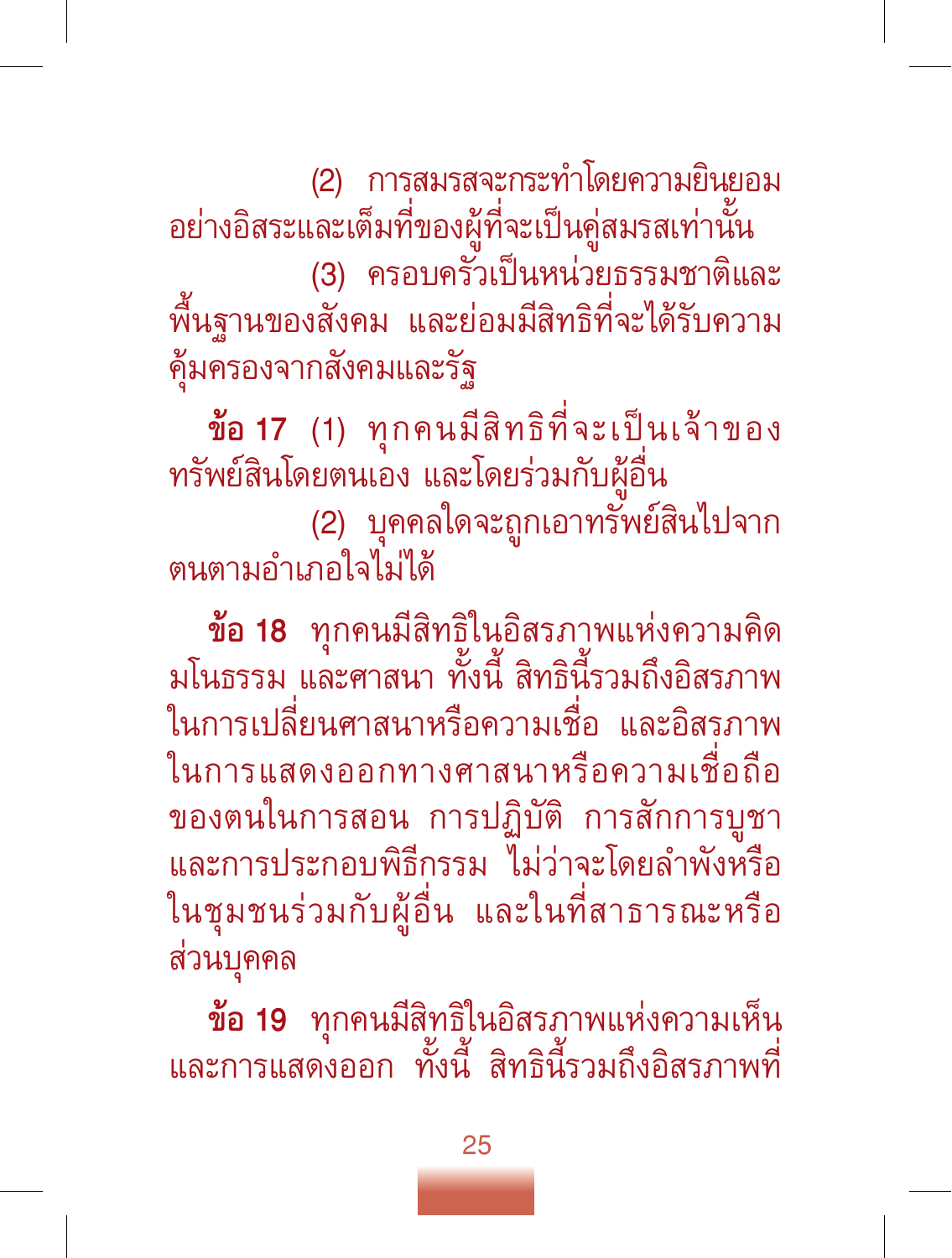จะถือเอาความเห็นโดยปราศจากการแทรกแซง และที่จะแสวงหา รับ และส่งข้อมูลข่าวสารและ ข้อคิดผ่านสื่อใด และโดยไม่คำนึงถึงพรมแดน

**ข้อ 20** (1) ทุกคนมีสิทธิในอิสรภาพแห่งการ ชุมนุมและการสมาคมโดยสันติ

(2) บุคคลใดไม่อาจถูกบังคับให้สังกัด สมาคมหนึ่งได้

**ข้อ 21** (1) ทุกคนมีสิทธิที่จะมีส่วนร่วมในการ ปกครองประเทศตนโดยตรง หรือผ่านผู้แทนซึ่ง ได้รับเลือกตั้งโดยอิสระ

(2) ทุกคนมีสิทธิที่จะเข้าถึงบริการ สาธารณะในประเทศตนโดยเสมอภาค

(3) เจตจำนงของประชาชนจะต้อง เป็นพื้นฐานแห่งอำนาจการปกครอง ทั้งนี้ เจตจำนงนี้จะต้องแสดงออกทางการเลือกตั้งตาม กำหนดเวลาและอย่างแท้จริง ซึ่งต้องเป็นการ ออกเสียงอย่างทั่วถึงและเสมอภาค และต้อง เป็นการลงคะแนนลับ หรือวิธีการลงคะแนนโดย อิสระในทำนองเดียวกัน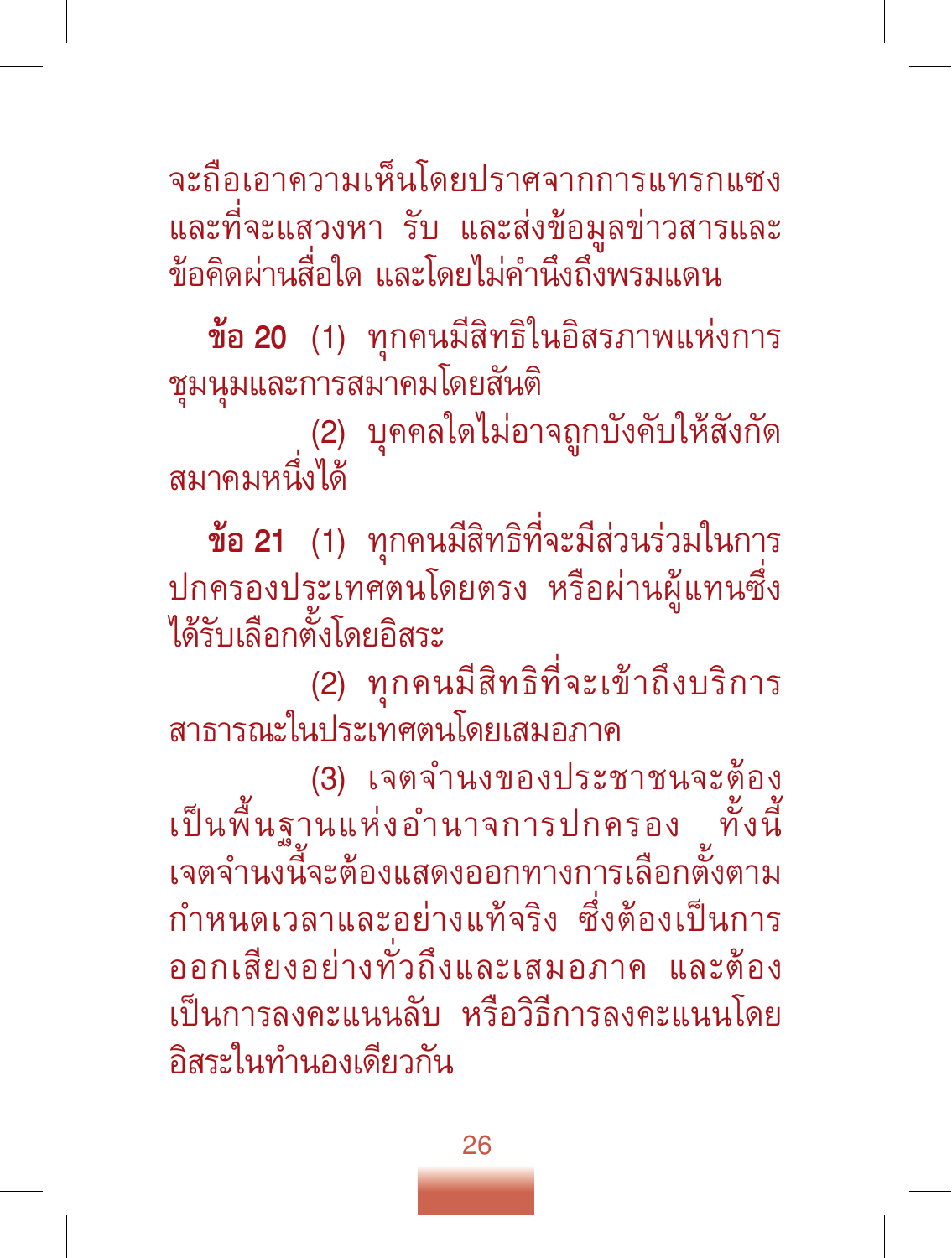**ข้อ 22** ทุกคนในฐานะสมาชิกของสังคม มี สิทธิในหลักประกันทางสังคม และย่อมมีสิทธิใน การบรรลุสิทธิทางเศรษฐกิจ สังคม และวัฒนธรรม อันจำเป็นยิ่งสำหรับศักดิ์ศรีของตน และการ พัฒนาบุคลิกภาพของตนอย่างอิสระ ผ่านความ พยายามของรัฐและความร่วมมือระหว่างประเทศ และตามการจัดการและทรัพยากรของแต่ละรัฐ

**ข้อ 23** (1) ทุกคนมีสิทธิในการทำงาน ในการ เลือกงานโดยอิสระ ในเงื่อนไขที่ยุติธรรมและ เอื้ออำนวยต่อการทำงาน และในการคุ้มครองต่อ การว่างงาน

(2) ทุกคนมีสิทธิที่จะได้รับค่าจ้างที่ เท่าเทียมกัน สำหรับงานที่เท่าเทียมกัน โดย ปราศจากการเลือกปฏิบัติใด<br>(3) ทุกคนที่ทำงานมีสิทธิที่จะได้รับ

(3) ทุกคนที่ทำงานมีสิทธิที่จะได้รับ ค่าตอบแทนที่ยุติธรรมและเอื้ออำนวยต่อการ ประกันความเป็นอยู่อันควรค่าแก่ศักดิ์ศรีของ มนุษย์สำหรับตนเองและครอบครัว และหาก จำเป็นก็จะได้รับการคุ้มครองทางสังคมในรูปแบบ อื่นเพิ่มเติมด้วย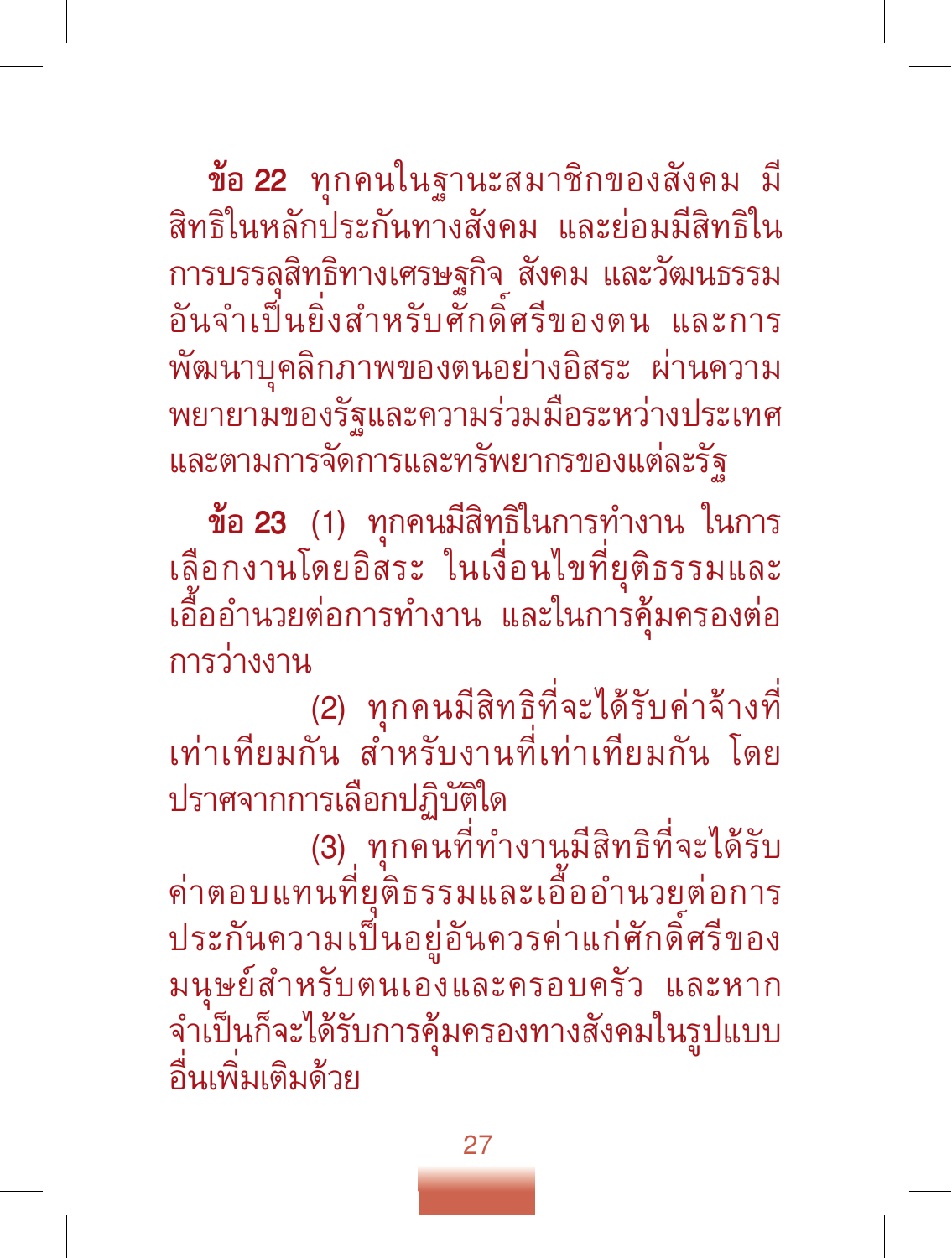(4) ทุกคนมีสิทธิที่จะจัดตั้งและที่จะ เข้าร่วมสหภาพแรงงานเพื่อความคุ้มครอง ผลประโยชน์ของตน

**ข้อ 24** ทุกคนมีสิทธิในการพักผ่อนและการ ผ่อนคลายยามว่าง รวมทั้งจำกัดเวลาทำงานตาม ................<br>สมควร และวันหยุดเป็นครั้งคราวโดยได้รับค่าจ้าง

**ข้อ 25** (1) ทุกคนมีสิทธิในมาตรฐานการ ครองชีพอันเพียงพอสำหรับสุขภาพและความอยู่ดี ของตนและของครอบครัว รวมทั้งอาหาร เครื่อง นุ่งห่ม ที่อยู่อาศัย และการดูแลรักษาทางการ แพทย์ และบริการสังคมที่จำเป็น และมีสิทธิใน หลักประกันยามว่างงาน เจ็บป่วย พิการ หม้าย วัยชรา หรือปราศจากการดำรงชีพอื่นในสภาวะ แวดล้อมนอกเหนือการควบคุมของตน

(2) มารดาและเด็กย่อมมีสิทธิที่จะรับ การดูแลรักษาและการช่วยเหลือเป็นพิเศษ เด็ก ทั้งปวงไม่ว่าจะเกิดในหรือนอกสมรส จะต้องได้รับ การคุ้มครองทางสังคมเช่นเดียวกัน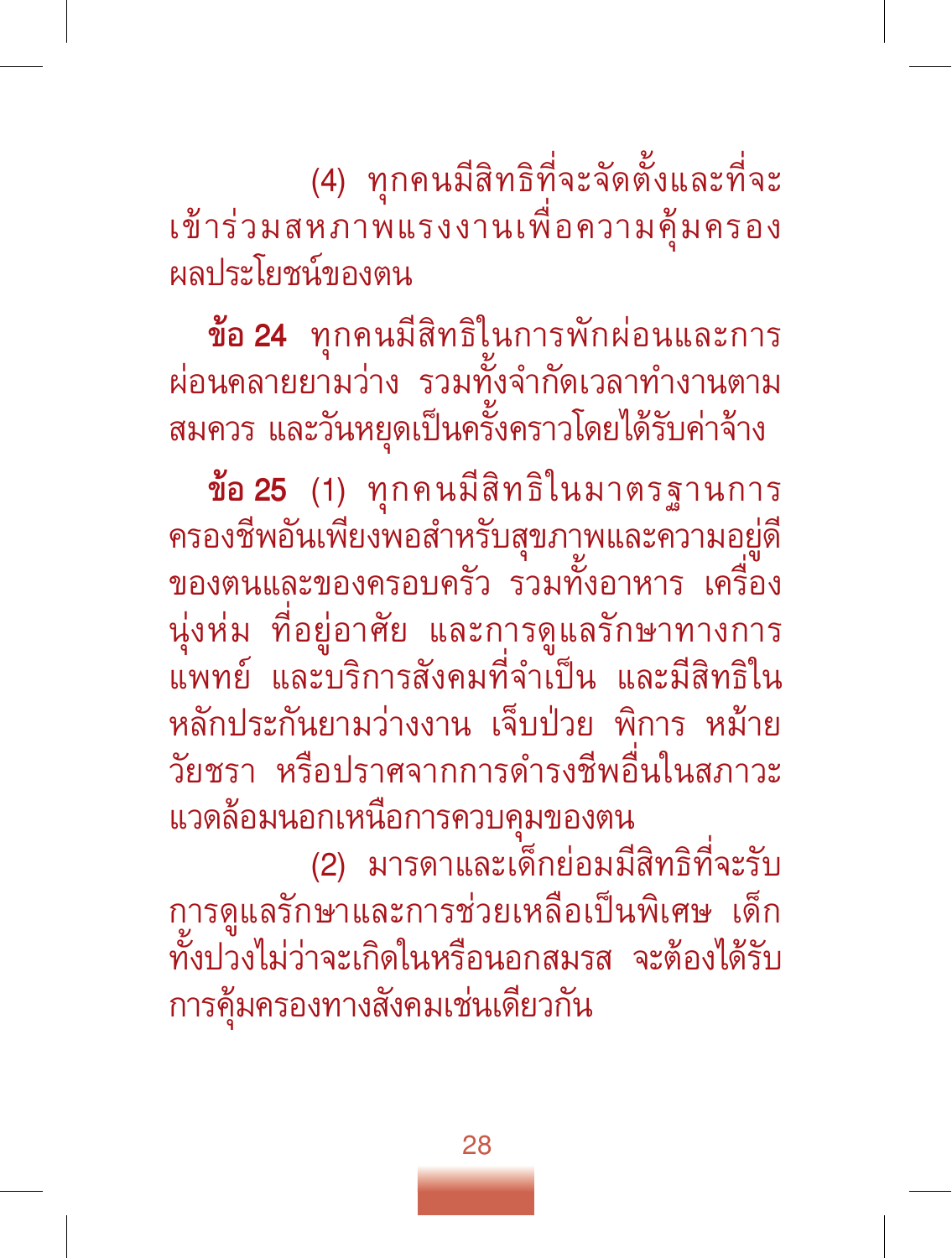**ข้อ 26** (1) ทุกคนมีสิทธิในการศึกษา การศึกษา จะต้องให้เปล่าอย่างน้อยในขั้นประถมศึกษาและ ขั้นพื้นฐาน การศึกษาระดับประถมจะต้องเป็น ภาคบังคับ การศึกษาด้านวิชาการและวิชาชีพ<br>จะต้องเปิดเป็นการทั่วไป และการศึกษาระดับสูง ขึ้นไปจะต้องเข้าถึงได้อย่างเสมอภาคสำหรับ

ทุกคนบนพื้นฐานของคุณสมบัติความเหมาะสม (2) การศึกษาจะต้องมุ่งไปสู่การ พัฒนาบุคลิกภาพของมนุษย์อย่างเต็มที่ และการ เสริมสร้างความเคารพต่อสิทธิมนุษยชนและ อิสรภาพขั้นพื้นฐาน การศึกษาจะต้องส่งเสริม ความเข้าใจ ขันติธรรม และมิตรภาพระหว่าง ประชาชาติกลุ่มเชื้อชาติหรือศาสนาทั้งมวล และ จะต้องส่งเสริมกิจกรรมของสหประชาชาติเพื่อ การธำรงไว้ซึ่งสันติภาพ

 (3) ผู้ปกครองมีสิทธิเบื้องแรกที่จะ เลือกประเภทการศึกษาที่จะให้แก่บุตรของตน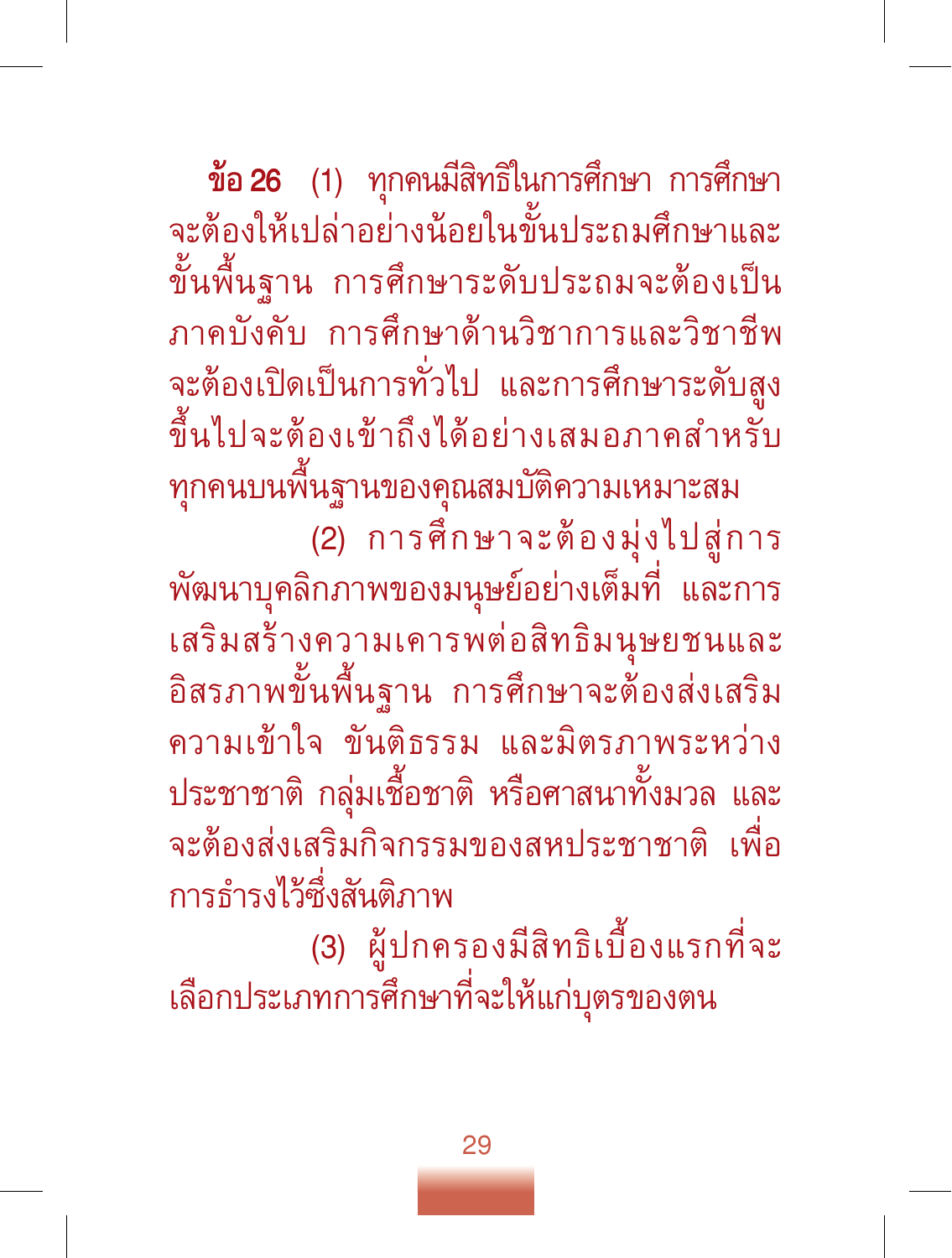**ข้อ 27** (1) ทุกคนมีสิทธิที่จะเข้าร่วมโดยอิสระ ในชีวิตทางวัฒนธรรมของชุมชน ที่จะเพลิดเพลิน กับศิลปะ และมีส่วนในความรุดหน้า และ คุณประโยชน์ทางวิทยาศาสตร์

(2) ทุกคนมีสิทธิที่จะได้รับการ คุ้มครองผลประโยชน์ทางจิตใจและทางวัตถุ อัน เป็นผลจากประดิษฐกรรมใดทางวิทยาศาสตร์ วรรณกรรม และศิลปกรรมซึ่งตนเป็นผู้สร้าง

**ข้อ 28** ทุกคนย่อมมีสิทธิในระเบียบทางสังคม และระหว่างประเทศ ซึ่งจะเป็นกรอบให้บรรลุสิทธิ และอิสรภาพที่กำหนดไว้ในปฏิญญานี้อย่างเต็มที่

**ข้อ 29** (1) ทุกคนมีหน้าที่ต่อชุมชน ซึ่งการ พัฒนาบุคลิกภาพของตนโดยอิสระและเต็มที่ จะ กระทำได้ก็แต่ในชุมชนเท่านั้น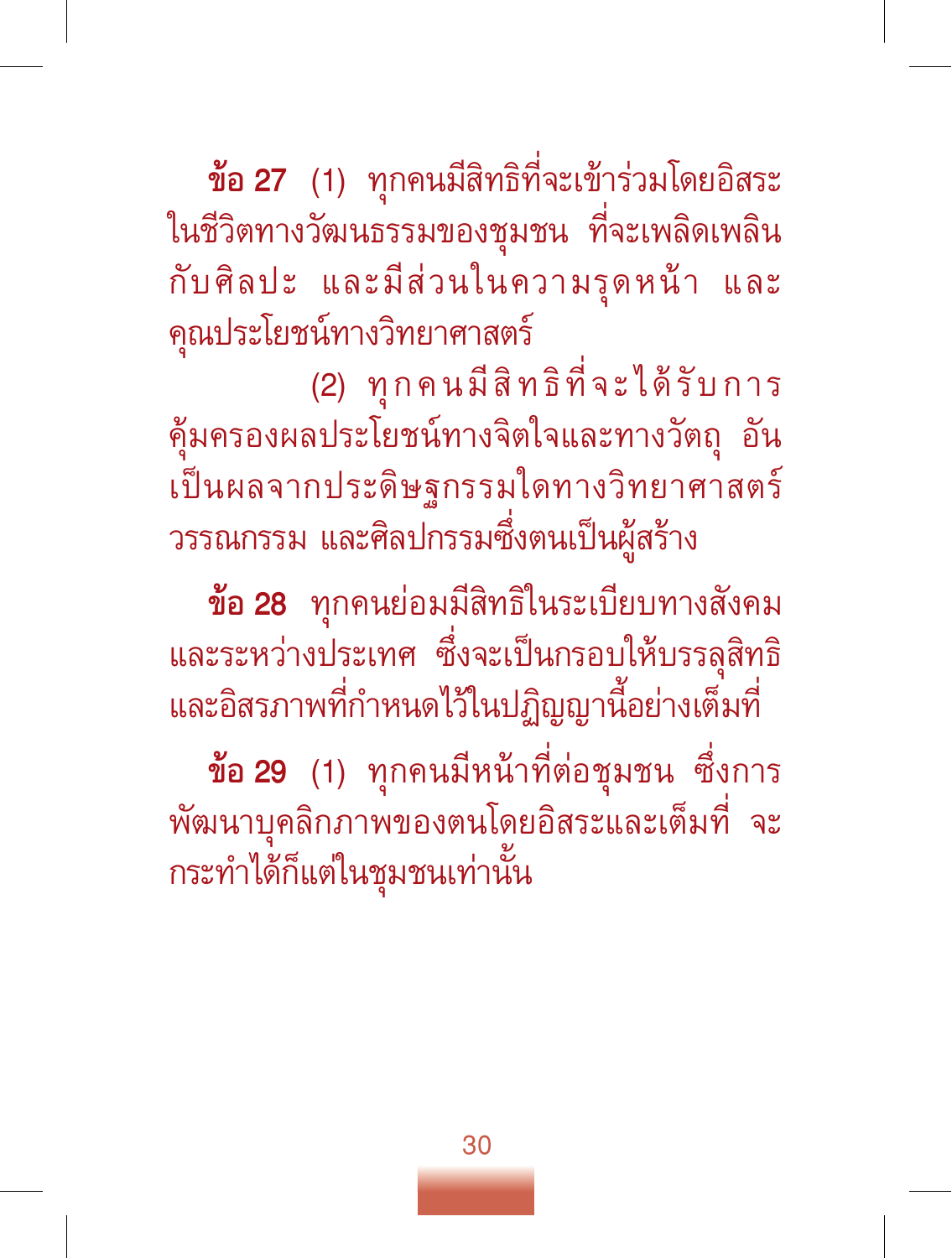(2) ในการใช้สิทธิและอิสรภาพของตน ทุกคนจะต้องอยู่ภายใต้ข้อจำกัด เพียงเท่าที่มี กำหนดไว้ตามกฎหมายเท่านั้น เพื่อวัตถุประสงค์ ของการได้มาซึ่งการยอมรับและการเคารพสิทธิ และอิสรภาพอันควรของผู้อื่น และเพื่อให้สอดรับ กับความต้องการอันสมควรทางด้านศีลธรรม ความสงบเรียบร้อยของประชาชน และสวัสดิการ ทั่วไปในสังคมประชาธิปไตย

(3) สิทธิและอิสรภาพเหล่านี้ไม่อาจใช้ ขัดต่อวัตถุประสงค์ และหลักการของสหประชาชาติ ไม่ว่าในกรณีใด

**ข้อ 30** ไม่มีบทใดในปฏิญญานี้ ที่อาจตีความ ได้ว่า เป็นการให้สิทธิใดแก่รัฐ กลุ่มคน หรือบุคคลใด ในการดำเนินกิจกรรมใด หรือกระทำการใด อันมุ่ง ต่อการทำลายสิทธิและอิสรภาพใดที่กำหนดไว้ ณ ที่นี้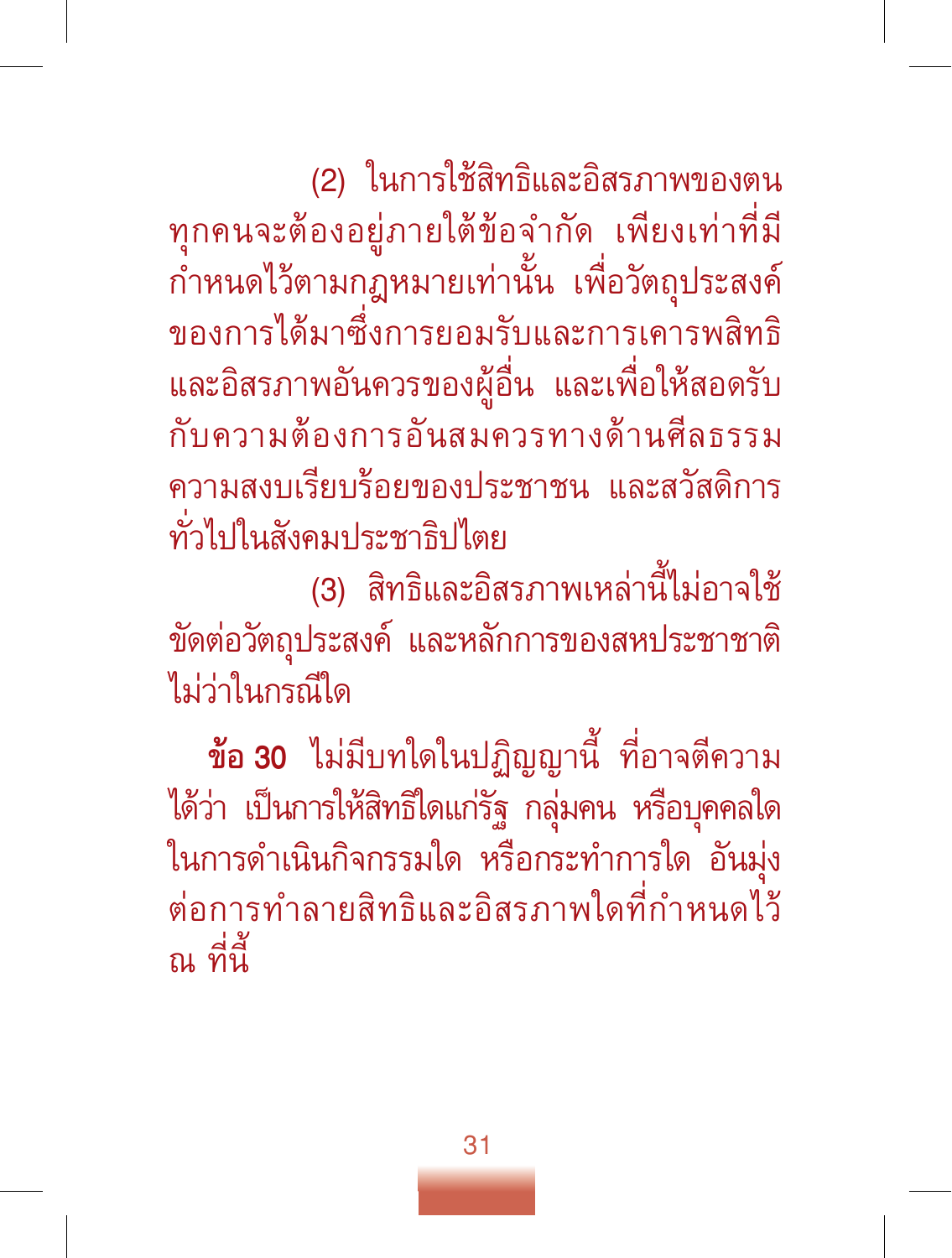ปฏิญญาสากลว่าด้วยสิทธิมนุษยชนนี้ ประเทศสมาชิกของสหประชาชาติได้ลงคะแนนเสียง รับรองให้ประกาศใช้เพื่อเป็นมาตรฐานร่วมกัน ในการปกป้องและคุ้มครองสิทธิมนุษยชน ในการประชุมสมัชชาแห่งสหประชาชาติ สมัยสามัญ<br>สมัยที่ 3 ที่กรุงปารีส ประเทศฝรั่งเศส เมื่อปี พ.ศ. 2491 (ค.ศ. 1948)

#### **คณะผู้จัดทำและปรับปรุงคำแปลปฏิญญาสากล ว่าด้วยสิทธิมนุษยชน**

| 1. นายอิทธิพร บุญประคอง    | รองอร์<br>ระหว่า         |
|----------------------------|--------------------------|
| 2. นายณัฐวัฒน์ กฤษณามระ    | ผู้อำน                   |
| 3. นางศิริลักษณ์ นิยม      | กรมอ<br>เจ้าหน้          |
| 4. นางสาวปริม มาศรีนวล     | กรมอ<br>เจ้าหน้          |
| 5. นางสาวพรพรหม เพ็ชรคล้าย | กรมส<br>เจ้าหน้          |
| 6. นายกันตภณ พร้อมมูล      | กรมอ<br>นักศึก<br>ที่กอง |
|                            |                          |

ธิบดีกรมองค์การ างประเทศ ฉยการกองการสังคม งค์การระหว่างประเทศ น้าที่การทูต 7 กองการสังคม งค์การระหว่างประเทศ น้าที่การทูต 5 กองกฎหมาย นธิสัญญาและกฎหมาย น้าที่การทูต 5 กองการสังคม งค์การระหว่างประเทศ เษาฝึกงาน ปฏิบัติหน้าที่ ที่กองการสังคม กรมองค์การระหว่างประเทศ